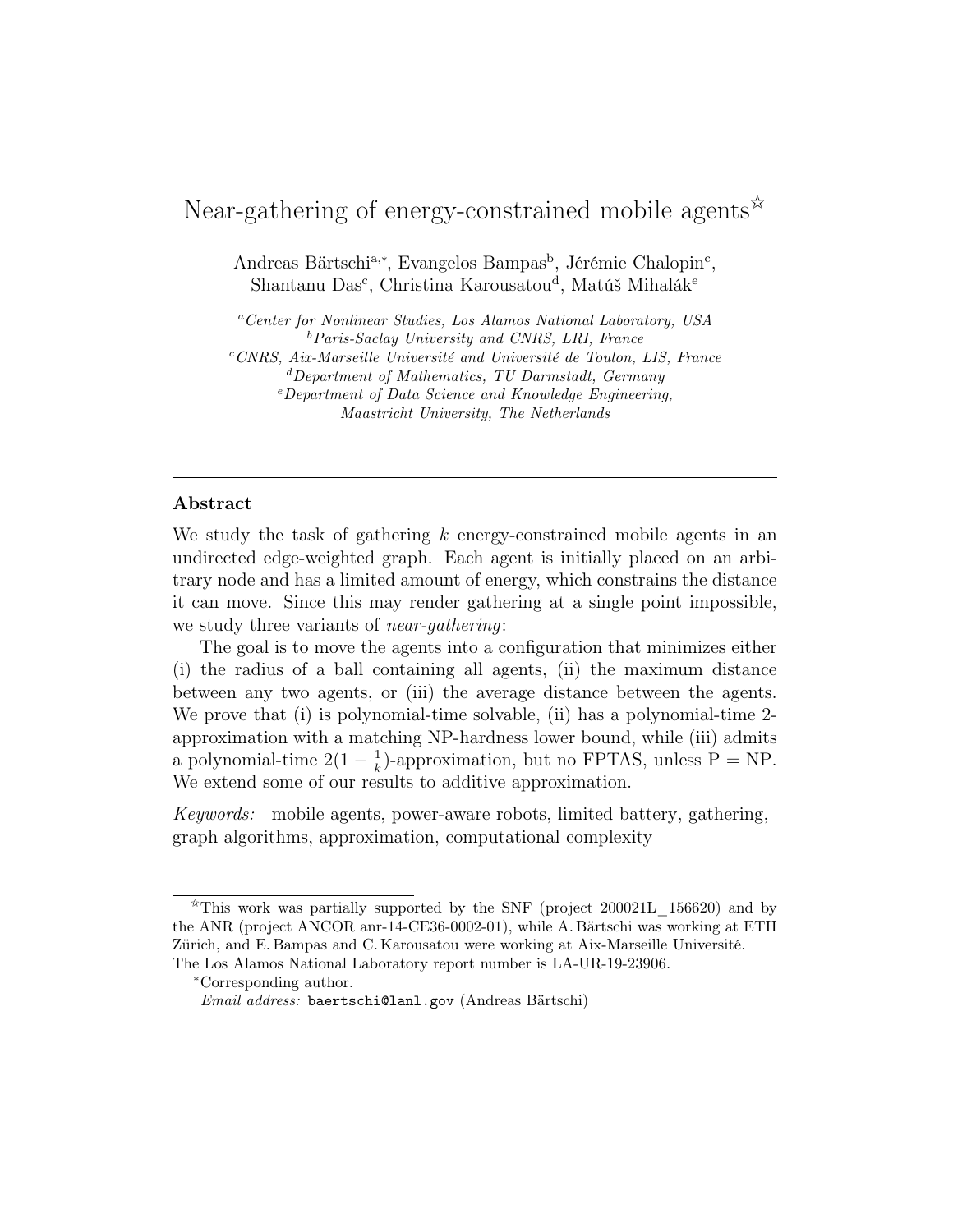#### 1. Introduction

 The problem of gathering is one of the fundamental problems in dis- tributed computing with mobile entities, which includes mobile agents mov- ing in a graph or robots moving in a continuous geometric space. In both cases, the objective is to bring together multiple autonomous agents to a single point (not predetermined). Gathering helps in coordination between the mobile agents, sharing of information between the entities, reassignment of duties among the entities, and even for protection of the agents (a group of robots gathered together is easier to protect than those dispersed in a large area). Moreover, there are also theoretical reasons for studying gathering, as the problem of selecting a gathering point is akin to problems of leader election and consensus in distributed systems. However, in some cases, it may be impossible to solve the problem of gathering, e.g. due to limitations in the capabilities of the agents, or due to symmetries in their perception of the environment. In some cases it may be desirable for the agents to get close to each other without actually meeting [\[1\]](#page-22-0).

 In this paper, we consider mobile agents moving on a graph, with severe limitations on their movements. We assume that the agents have limited energy resources and traversing any edge of the graph consumes some of this energy which can not be replenished. In other words, each agent has an initial energy budget which limits the total distance it can move in the graph. Under such constraints, it is not always possible to gather the agents at a single point. Thus, we consider the problem of moving the agents as close as possible to each other while respecting the movement constraints, defined below as the near-gathering problem.

 *Near-Gathering.* A collection of k mobile agents is initially located at an 27 arbitrary set of nodes of an undirected edge-weighted graph  $G = (V, E, \omega)$ . 28 Each agent  $i, i = 1, \ldots, k$ , has an energy capacity  $b_i$ , which represents the <sup>29</sup> maximum distance the agent can move in the graph. The agents have *global* 30 knowledge of the graph and are controlled by a central entity. The goal is to move the agents to a configuration where they are as close to each other as possible under their respective limitations of movement. Closeness criteria can be measured, e.g., as the size of the smallest region enclosing all the agents, or as the maximum or average pairwise distance between the agents. We look at each of these criteria and give a more precise definition of the problem below.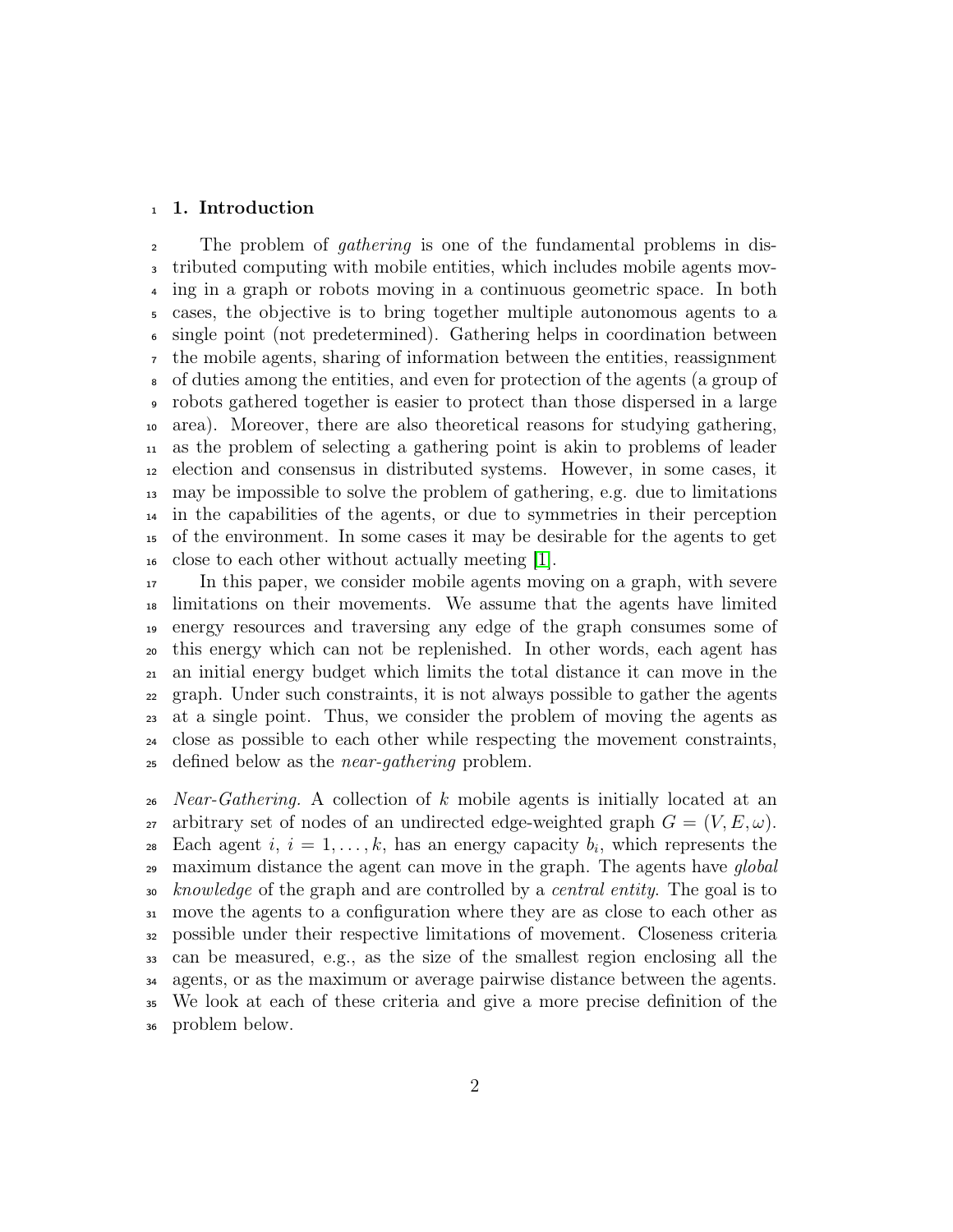37 Our Model. We consider an undirected graph  $G = (V, E, \omega)$ , where each 38 edge  $e \in E$  has a positive weight  $\omega(e) > 0$ . As usual, the length of a path 39 is the sum of the weights of its edges. We think of every edge  $e = \{u, v\}$ <sup>40</sup> as a segment of infinitely many points, where every point in the edge is 41 uniquely characterized by its distance from u, which is between 0 and  $w(e)$ . <sup>42</sup> We consider every such point to subdivide the edge  $\{u, v\}$  into two edges <sup>43</sup> of lengths proportional to the position of the point on the edge. Thus, the 44 distance  $d(p, q)$  between two points p and q (nodes or points inside edges) 45 is the length of a shortest path from p to q in  $G$  (with edges subdivided by 46 p, q, respectively). For a point p inside an edge  $e \in E$  we write  $p \in G$  and 47  $p \in seq(e)$ .

 A collection of k mobile agents is initially located at an arbitrary set 49 of nodes  $p_1, \ldots, p_k \in V$ . Each agent i is equipped with an energy budget  $50 \, b_i > 0$  and can move along edges of the graph, for a distance of at most  $b_i$ . In the *Near-Gathering* problem, the goal is to relocate every agent into a new position such that the resulting configuration minimizes one of the  $\mathfrak{so}$  following objectives: (i) the radius of a smallest ball containing all agents, (ii) the maximum distance between any two agents, or (iii) the average distance between the agents (or, equivalently, the sum of all distances). We are further interested in two variants of the problem, where agents can: (I) only be  $\sigma$  relocated to *reachable nodes of the graph*, or (II) in a more general scenario, where the agents are allowed to be relocated to reachable points (i.e., nodes or points inside edges).

### <sup>60</sup> Definition 1 (Near-Gathering).

61 Instance:  $\langle G, k,(p_i)_{i=1,\dots,k},(b_i)_{i=1,\dots,k}\rangle$ , where  $G = (V, E, \omega)$  is an undi- $\epsilon$ <sup>2</sup> rected edge-weighted graph, k denotes the total number of agents,  $p_i$  denotes 63 the initial position of agent i and  $b_i$  denotes the total amount of energy agent i <sup>64</sup> initially has at its disposal.

<sup>65</sup> Feasible solution: Any configuration  $\mathbf{C} = (c_1, \ldots, c_k)$  of agent end posi-66 tions  $c_i$ , in which for each agent  $i, 1 \leq i \leq k$ , we have  $d(p_i, c_i) \leq b_i$ . In the 67 node-stop variant, we additionally require  $c_i \in V$ .

68 Goals: (i) MINBALL: Minimize  $Radius(C, c)$  of a smallest ball containing 69 C around an optimally chosen center c, where  $Radius(C, c) = max_i d(c, c_i)$ . <sup>70</sup> We consider both the scenario with node centers only, and the scenario with <sup>71</sup> arbitrary point centers.

 $\tau_1$  (ii) MINDIAM: Minimize  $Diam(\mathbf{C})$ , where  $Diam(\mathbf{C}) = max_{i,j} d(c_i, c_j)$ .

<sup>73</sup> (iii) MINSUM: Minimize  $Sum(\mathbf{C})$ , where  $Sum(\mathbf{C}) = \sum_i \sum_j d(c_i, c_j)$ .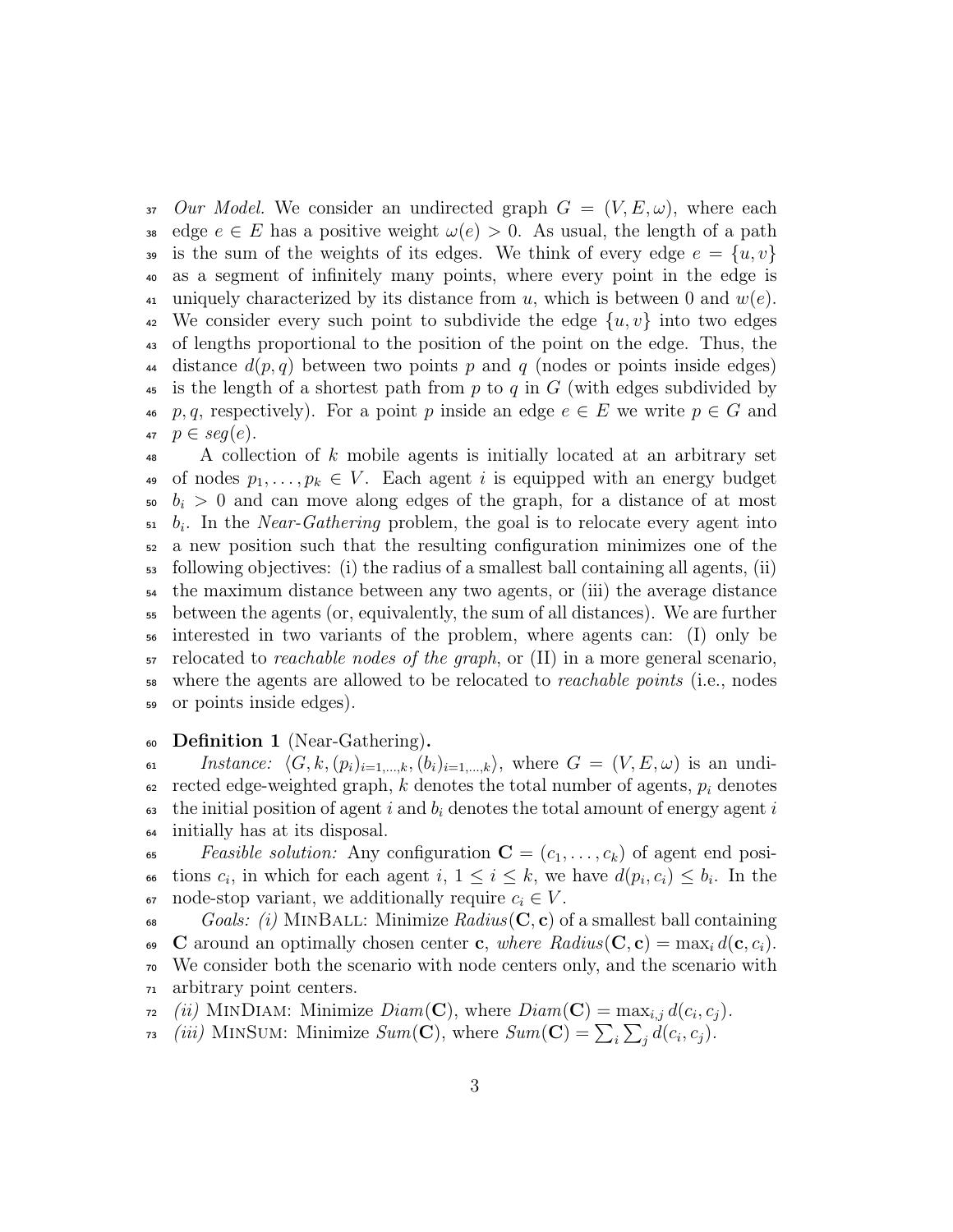<sup>74</sup> Related Work. The gathering problem has been studied in two very different scenarios (i) Gathering of mobile agents in a connected (finite or infinite) graph, and (ii) Gathering of mobile robots in a (bounded or unbounded) plane or other geometric spaces. In the context of distributed robotics or swarm robotics [\[2\]](#page-22-1), the problem of gathering many robots at a single point has been studied as an agreement problem, where the main issue is feasibility of gathering starting from arbitrary configurations [\[3\]](#page-22-2) or gathering without  $\mathfrak{su}$  full knowledge of the configuration [\[4,](#page-22-3) [5\]](#page-22-4). The problem of *convergence* re- $\epsilon_2$  quires the robots to converge towards a point [\[6\]](#page-22-5), without actually arriving at the gathering point. When the robots are not allowed to collide, the problem <sup>84</sup> of moving the robots closer avoiding any collisions has been studied by Pagli et al. [\[1\]](#page-22-0). In all these studies, the robots can move freely in any direction. For mobile agents on the graph that are restricted to move along the edges,  $\epsilon$  gathering has been studied under different models (see e.g. [\[7,](#page-22-6) [8\]](#page-22-7)). In par- ticular, the gathering of two agents, often called rendezvous, has attracted a lot of attention, well documented in [\[9\]](#page-22-8). The problem of gathering with the objective of minimizing movements has been studied in [\[10\]](#page-22-9). However to the best of our knowledge, there have been no previous studies on gathering with fixed constraints (budgets) on energy required for movements.

 The model of energy-constrained agents was introduced in [\[11,](#page-22-10) [12\]](#page-23-0) for single agent exploration of graphs. Duncan et al. [\[13\]](#page-23-1) consider a similar  $\epsilon$  95 model where the agent is tied with a rope of length b to the starting lo- cation. Multi-agent exploration under uniform energy constraint of b has been studied for trees [\[14,](#page-23-2) [15\]](#page-23-3) with the objective of minimizing the energy <sup>98</sup> budget per agent [\[16\]](#page-23-4) or the number k of agents [\[17\]](#page-23-5) required for exploration, while time optimal exploration was studied by Dereniowski et al. [\[18\]](#page-23-6) under the same model. Demaine et al. [\[19,](#page-23-7) [20\]](#page-23-8) studied problems of optimizing the total or maximum energy consumption of the agents when the agents need to place themselves in desired configurations (e.g. connected or independent configurations); they provided approximation algorithms and inapproxima- bility results. Similar problems have been studied for agents moving in the visibility graphs of simple polygons [\[21\]](#page-24-0).

 For the model studied in this paper, where each agent has a distinct <sup>107</sup> energy budget, the problem of *Broadcast* and *Convergecast* was studied in [\[22\]](#page-24-1) who provided hardness results for trees and approximation algorithms for arbitrary graphs. The problem of delivering packages by multiple agents having energy constraints was studied in [\[23,](#page-24-2) [24,](#page-24-3) [25,](#page-24-4) [26\]](#page-24-5). All of these problems were shown to be NP-hard for general graphs even if the agents are allowed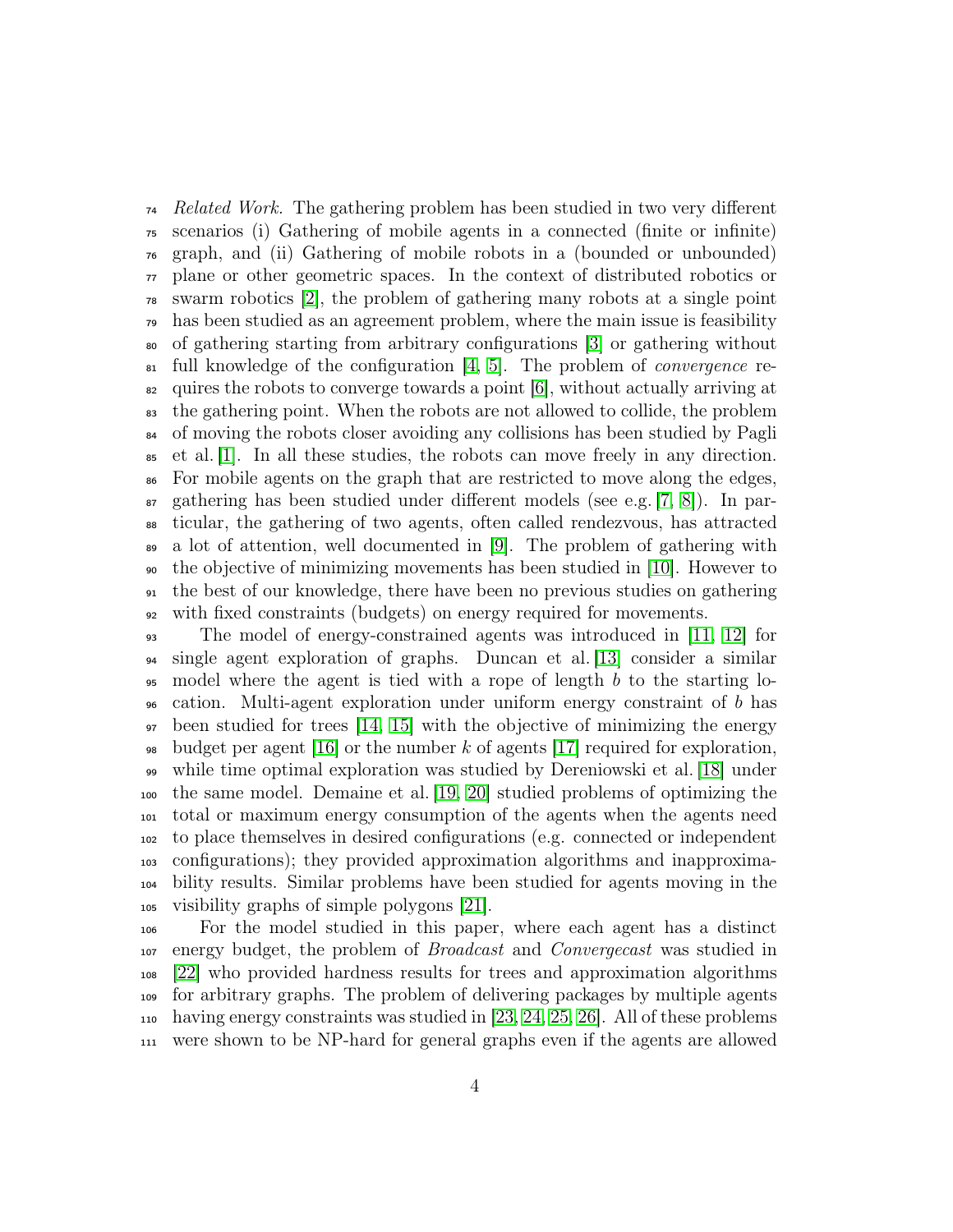to exchange energy when they meet [\[27,](#page-24-6) [28\]](#page-24-7).

 Our Contribution and Paper Organization. In Section [2,](#page-4-0) we establish a few preliminaries and prove that MinBall is solvable in polynomial-time. In Section [3](#page-8-0) we give a 2-approximation algorithm for MinDiam, together with a matching NP-hardness lower bound; additionally we show that MinDiam is polynomial-time solvable on tree graphs. In Section [4,](#page-15-0) we prove that MINSUM admits a  $2(1-\frac{1}{k})$ 118 MINSUM admits a  $2(1-\frac{1}{k})$ -approximation algorithm but no FPTAS, unless  $P = NP$ . We show that the analysis of the approximation ratio of the provided algorithm is tight.

 We conclude with remarks on future research opportunities, including preliminary approximation hardness results for additive approximation of MINDIAM, in Section [5.](#page-19-0) All our results – with the exception of additive approximation – hold for both node-stop as well as arbitrary-stop scenarios.

#### <span id="page-4-0"></span>2. Preliminaries and Minimizing the Radius

 Preliminaries. We first point out some differences in the two scenarios we consider throughout this paper and our general approach on how to tackle and distinguish those. In the node stop scenario, where each agent i is only allowed to move to nodes v with distance  $d(p_i, v) \leq b_i$ , there is a finite number of feasible configurations C. For the scenario with arbitrary final 131 positions, where agents are also allowed to move to points  $p$  inside edges 132 (as long as  $d(p_i, p) \leq b_i$ ), we discretize the set of configurations. In the MinBall variant of Near-Gathering, the discretization turns out to contain at least one optimum solution, for MinDiam and MinSum it will at least contain a configuration approximating an optimum solution within a factor of 2 or  $2(1 - \frac{1}{k})$ <sup>136</sup> of 2 or  $2(1-\frac{1}{k})$ , respectively. To this end, we define sets of reachable nodes and "maximally reachable" in-edge points as follows:

138 **Definition 2** (Balls, Spheres). For an instance  $\langle G, k,(p_i)_{i=1,\ldots,k},(b_i)_{i=1,\ldots,k}\rangle$  $_{139}$  with initial agent positions  $p_i$  and energy budgets  $b_i$ , we define

**•**  $B(i) := \{v \in V \mid d(p_i, v) \leq b_i\},\ i.e.$  the ball containing all nodes that  $141 \qquad \text{agent } i \text{ can reach from its initial position } p_i, \text{ and}$ 

**•**  $S(i) := ∅$  for node stops, and  $S(i) := \{ p \in G \mid d(p_i, p) = b_i \} \setminus B(i)$  for arbitrary stops, i.e. the sphere of all in-edge points that agent i can  $r_1 = r_2 + r_3 = r_4 + r_5$  reach from its initial position  $p_i$  only by spending its whole budget  $b_i$ .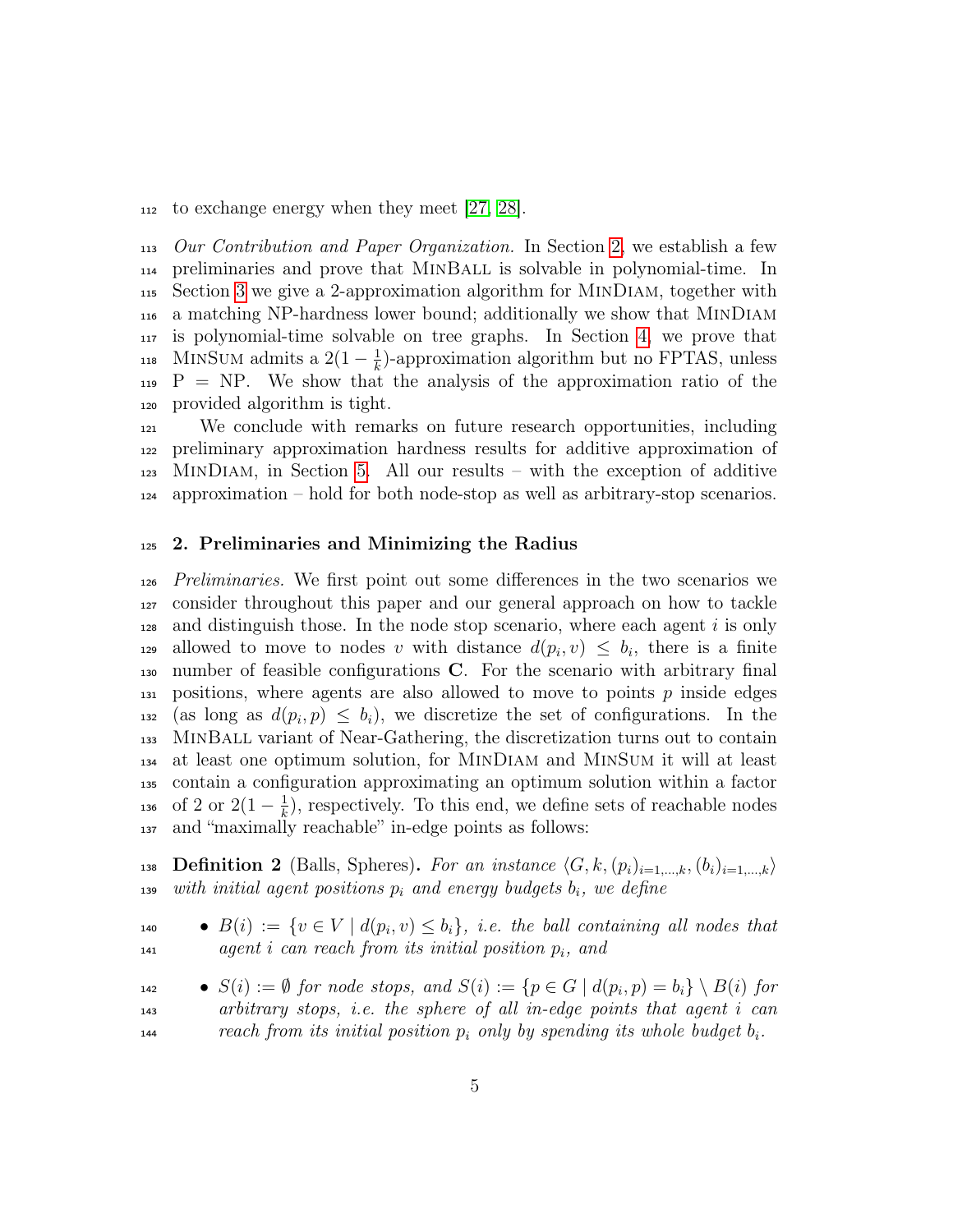$\frac{1}{45}$  In the same spirit, we can study MINBALL-Gathering for centers c being 146 restricted to nodes in  $V$ , or for the continuous set of center points being  $_{147}$  allowed to be placed both on nodes as well as the inside of edges of G. To <sup>148</sup> discretize this set, it will be useful to define a set of midpoints, intuitively 149 consisting of "points m lying in the middle of a trail between points p and  $q$ ":

150 Definition 3 (Midpoints). Given a set S of points in G, denote by  $G' =$ 151  $(V', E', \omega')$  the graph we get from  $G = (V, E, \omega)$  by subdividing the edges in 152 E with points from S, i.e.  $V' = V \cup S$ . We define the midpoint set  $M(S)$  of  $153$  points in  $G'$  – and by bijection also of  $G$  – as:

$$
M(S) := \{ m \in V' \mid \exists p, q \in S : d(p, m) = d(m, q) \}
$$
  

$$
\cup \{ m \in seg(e) \mid e = \{ u, v \} \in E', \exists p, q \in S :
$$
  

$$
d(p, u) + d(u, m) = d(m, v) + d(v, q) \}.
$$

<span id="page-5-0"></span>154 Lemma 1. The sets  $B(i)$ ,  $S(i)$  and  $M(S)$  can be computed in time polyno-155 mial in  $|V|$ , k and  $|V|$ ,  $|S|$ , respectively.

 $156$  Proof. For each agent i, we find the ball  $B(i)$  of all reachable nodes by <sup>157</sup> computing a single-source shortest paths tree from  $p_i$  in  $\mathcal{O}(|V|^2)$ . The sphere <sup>158</sup>  $S(i)$  contains at most two points per edge  $e = \{u, v\}$  which can be found 159 in constant time given knowledge of the edge weight  $\omega(e)$  and the already <sup>160</sup> computed node distances  $d(p_i, u), d(p_i, v)$ . Overall the 2k many sets  $B(i)$ ,  $S(i)$ <sup>161</sup> are of size  $\mathcal{O}(|V|)$  and  $\mathcal{O}(|V|^2)$ , respectively, and can be computed in time 162  $\mathcal{O}(k|V|^2)$ .

 $\mathcal{I}_{\text{163}}$  In order to compute the set  $M(S)$  of midpoints of a given set S of points <sup>164</sup> in G, we first compute shortest-paths trees for all points  $p \in S$  to all nodes 165  $v \in V'$  in time  $\mathcal{O}(|S| \cdot |V'|^2) \subseteq \mathcal{O}(|S|^3 + |S| \cdot |V|^2)$ . Then we check for 166 each node  $v \in V'$  whether it is contained in  $M(S)$  by iterating over all pairs of points  $p, q \in S$ . Similarly, we check for each edge  $e = \{u, v\} \in E'$ 167 168 and all pairs of points  $p, q \in S$  in constant time (having already computed 169 the distances  $d(p, u), d(p, v), d(q, u)$  and  $d(q, v)$ ) whether and where there are 170 any (at most 2) midpoints  $m \in seg(e)$  of p and q. Overall,  $M(S)$  is of <sup>171</sup> size  $\mathcal{O}(|S|^2 \cdot |V'|^2) \subseteq \mathcal{O}(|S|^4 + |S|^2 \cdot |V|^2)$  and can be computed in time 172  $\mathcal{O}(|S|^4 + |S|^2 \cdot |V|^2)$  as well.  $\Box$ 

<sub>173</sub> MinBall for node centers. Having defined balls and spheres of reachable points for the agents, we can immediately give an exhaustive search algo- rithm for MinBall for centers restricted to nodes. The main idea of Algo-rithm [1](#page-6-0) is to fix a node in graph G as a *qathering point* and then for each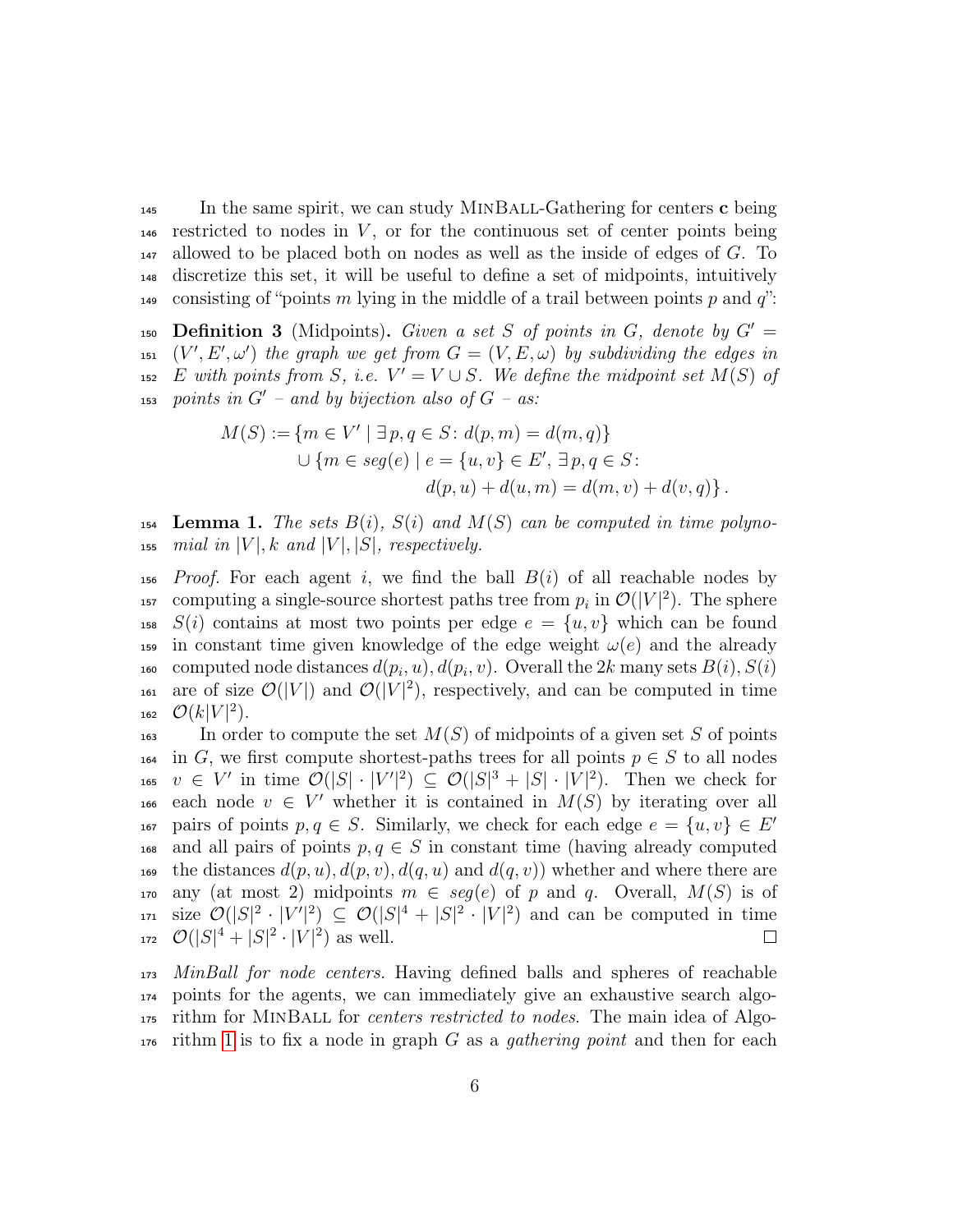Algorithm 1 MINBALL (node centers)

<span id="page-6-0"></span>**Input:** An instance  $\langle G, k,(p_i)_{i=1,\ldots,k},(b_i)_{i=1,\ldots,k}\rangle$ . **Output:** Configuration **C**, center  $c \in V$  with minimum radius  $Radius(C, c)$ . 1: for each  $v \in V$  do 2: Compute  $\mathbf{C}^v := (c_1^v, \dots, c_k^v),$ 3: where  $c_i^v \in \arg\min\{d(v, c_i) \mid c_i \in B(i) \cup S(i)\}\)$  is a point in 4:  $B(i) \cup S(i)$  minimizing the distance to v, breaking ties arbitrarily. 5: Compute  $Radius(\mathbf{C}^v, v)$ . 6: end for 7: Return arg min  $Radius(\mathbf{C}^v, v)$ .  $\mathbf{C}^v, v : v \in V$ 

 $177$  agent i compute the minimum distance to this fixed center it can reach, given  $_{178}$  its starting position  $p_i$  and its energy budget  $b_i$ . Iterating over all possible <sup>179</sup> center nodes, we find an optimal solution:

<span id="page-6-2"></span>180 **Theorem [1](#page-6-0)** (MinBall, node centers). Algorithm 1 is a polynomial-time al-<sup>181</sup> gorithm for MinBall with node centers.

 The polynomial running time of Algorithm [1](#page-6-0) follows immediately from the <sup>183</sup> fact that  $B(i)$ ,  $S(i)$  can be computed in polynomial time and have polynomial size by Lemma [1.](#page-5-0) As the algorithm iterates over all possible center nodes, we can establish correctness by characterizing optimum stopping positions:

<span id="page-6-1"></span>186 Lemma 2. There exists an optimum solution  $(O, o)$  for MINBALL where 187 every agent i either stops on the center **o** or on a point in  $B(i) \cup S(i)$ , <sup>188</sup> independent of whether **o** is contained in  $\bigcup_i (B(i) \cup S(i))$  or not.

<sup>189</sup> Proof. Assume that there is no such optimum solution and denote by  $\mathbb{C}^*$ <sup>190</sup>  $(c_1^*, c_2^*, \ldots c_k^*)$  and  $\mathbf{c}^*$  a solution with a minimum number of points  $c_i^* \notin B(i) \cup$ <sup>191</sup>  $S(i) \cup \{c^*\}$  among all optimum solutions. We take any agent a with  $c^*_{a} \notin$ 192  $B(a) \cup S(a) \cup \{c^*\}$ . By definition of  $B(a)$  and  $S(a)$ ,  $c_a^*$  must be a point inside 193 an edge for which  $d(p_a, c_a^*) < b_a$ . Without loss of generality we may assume <sup>194</sup> that a reached  $c_a^*$  by moving along a shortest path from  $p_a$  to  $\mathbf{c}^*$ . Hence 195 it still has energy left to move further along the shortest path towards  $c^*$ . 196 We move agent a until it reaches a point in  $B(a) \cup \{c^*\}$  or until its energy 197 is depleted, in which case it will have reached a point in  $S(a)$ . The new <sup>198</sup> configuration has smaller or equal radius, and also a strictly smaller number 199 of points  $c_i^* \notin B(i) \cup S(i) \cup \{c^*\}$ , contradicting the minimality of  $\mathbb{C}^*$ . Hence <sup>200</sup> there is always an optimum solution adhering to Lemma [2.](#page-6-1)  $\Box$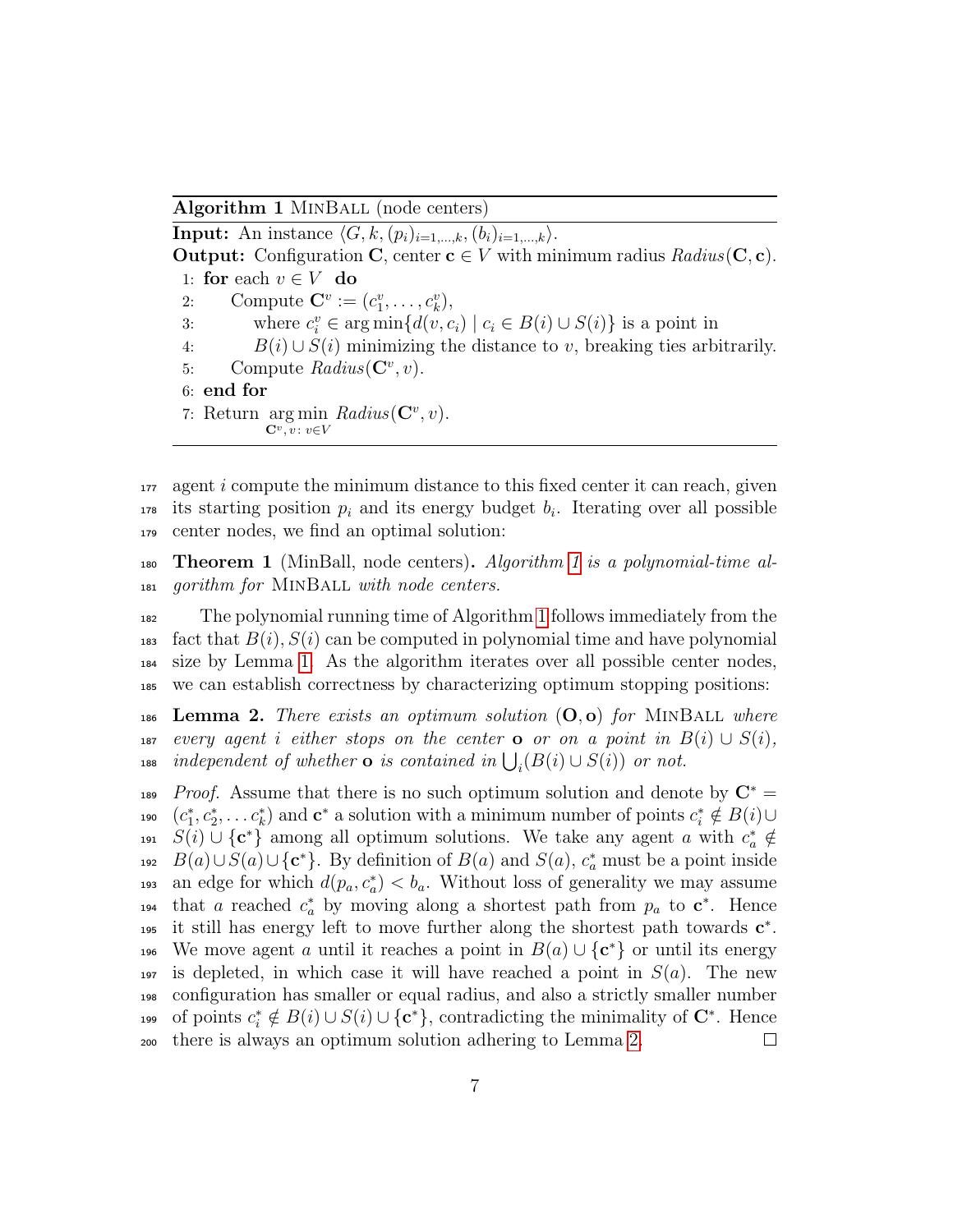$_{201}$  MinBall for arbitrary centers. We now extend our approach to find optimum <sup>202</sup> MinBall solutions for arbitrary centers. As can be seen from Lemma [2,](#page-6-1) 203 when testing for a fixed center c, in addition to checking the points in  $B(i) \cup$  $204$   $S(i)$  we should also consider whether agent i can reach c itself. As candidates <sup>205</sup> for the center **c** we take all points in the midpoint set  $M(V \cup \bigcup_i S(i))$ , yielding <sup>206</sup> Algorithm [2:](#page-8-1)

<span id="page-7-0"></span>207 Theorem [2](#page-8-1) (MinBall, arbitrary centers). Algorithm 2 is a polynomial-time <sup>208</sup> algorithm for MinBall with arbitrary centers.

<sup>209</sup> As before, polynomial running time follows from the polynomial size of <sub>210</sub> the candidate set  $M(V \cup \bigcup_i S(i))$ . Building upon Algorithm [1](#page-6-0) and Theorem [1,](#page-6-2) <sup>211</sup> it remains to show that this set contains an optimum center:

<span id="page-7-1"></span> $_{212}$  Lemma 3. There exists an optimum solution  $(O, o)$  for MINBALL where 213 the center **o** is contained in  $M(V \cup \bigcup_i S(i))$ .

214 Proof. Given any optimum configuration  $\mathbf{C} = (c_1, \ldots, c_k)$  with center  $\mathbf{c} \notin$ <sup>215</sup>  $M(V \cup \bigcup_i S(i))$  and agent stopping positions  $c_i$  adhering to Lemma [2,](#page-6-1) we can 216 directly construct an optimum solution  $(O, o)$  for which  $o \in M(V \cup \bigcup_i S(i))$ . 217 Let  $G' = (V', E', \omega')$  be the graph we get from  $G = (V, E, \omega)$  by subdividing <sup>218</sup> the edges in E with points from  $\bigcup_i S(i)$ .

219 Let  $e = \{u, v\} \in E'$  be the edge-subdivision containing  $c, c \in seg(e)$ , 220 and denote by  $A_u$ ,  $A_v$  the set of agents i with stopping positions  $c_i = \mathbf{c}$  that  $221$  entered e via u or v, respectively. Without loss of generality, each agent 222 i ∈  $A_u \cup A_v$  has reached **c** along a shortest  $p_i$ -**c**-path and, since  $c_i = \mathbf{c} \notin S(i)$ , 223 has a remaining energy of  $b_i - d(p_i, c_i) > 0$ .

224 We first assume that  $A_u \cup A_v$  contains all k agents. In this case we 225 move the center c and all agent stopping positions  $C$  to  $u$ , yielding a new 226 center node  $\mathbf{c}^* := u \in V \cup \bigcup_i S(i)$  and configuration  $\mathbf{C}^* = (\mathbf{c}^*, \dots, \mathbf{c}^*)$ 227 with radius  $Radius(\mathbf{C}^*, \mathbf{c}^*) = 0$ . Note that for each agent  $i \in A_u$  we have 228  $d(p_i, \mathbf{c}^*)$  <  $d(p_i, \mathbf{c})$  and for each agent  $j \in A_v$  we have – since there is no 229 point  $p \in \text{seg}(\{\mathbf{c}, u\})$  with  $p \in B(j) \cup S(j)$  – that  $d(p_j, \mathbf{c}^*) \leq b_j$ . Hence  $\mathbf{C}^*$  is 230 a feasible configuration and  $(\mathbf{C}^*, \mathbf{c}^*)$  an optimum solution.

231 Otherwise denote by  $c_a \in B(a) \cup S(a)$  the agent stopping position with 232 maximum distance  $d(c_a, c)$  among all configuration points which have a short-233 est path to c containing u. Analogously, denote by  $c_b \in B(b) \cup S(b)$  the <sup>234</sup> furthest agent stopping position among all configuration points which have 235 a shortest path to **c** containing v. Since  $c \notin M(V \cup \bigcup_i S(i))$ , we know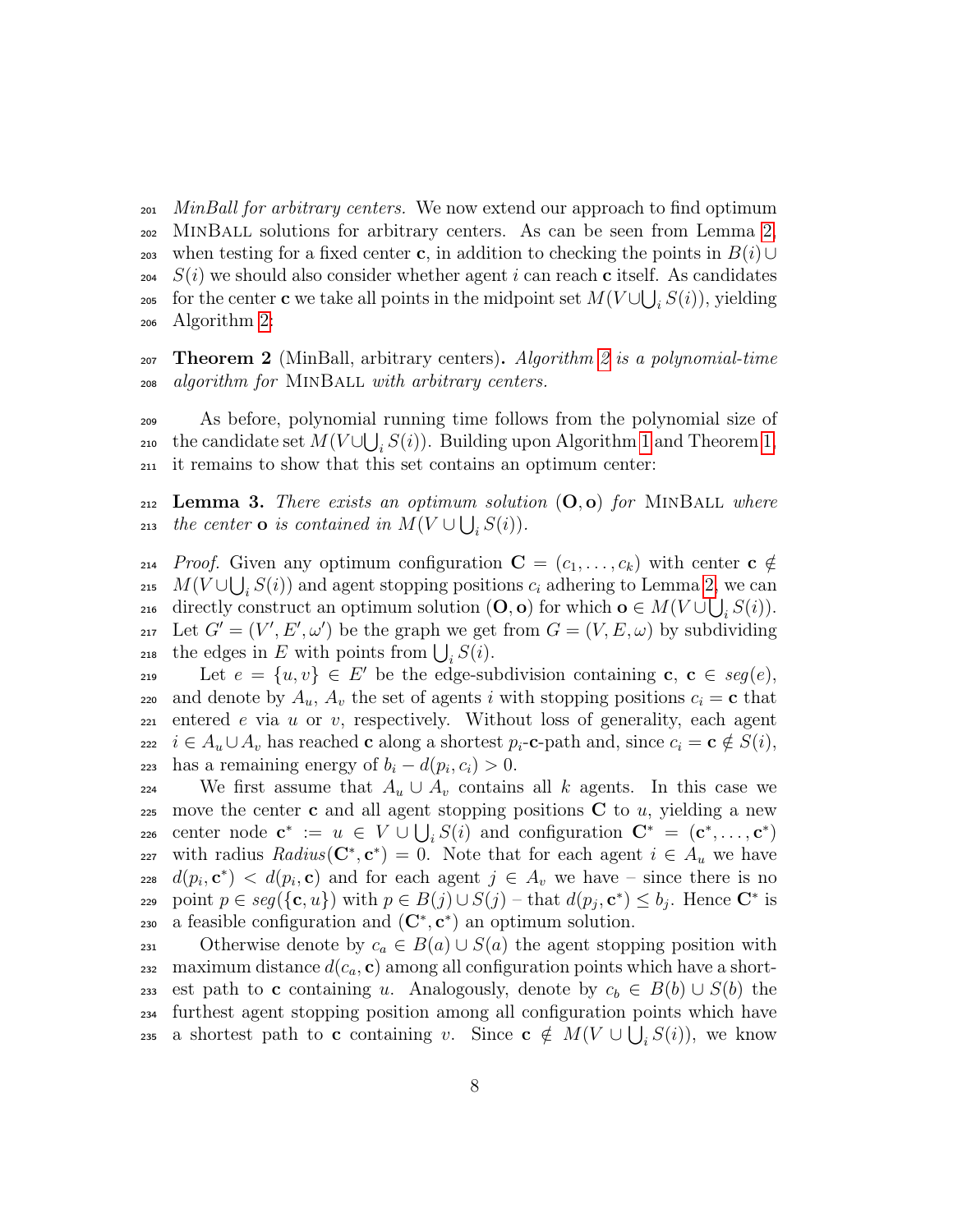Algorithm 2 MINBALL (arbitrary centers), MINDIAM  $(2$ -apx / on Trees)

<span id="page-8-1"></span>**Input:** An instance  $\langle G, k,(p_i)_{i=1,\ldots,k},(b_i)_{i=1,\ldots,k}\rangle$ . **Output:** Configuration **C**, center  $c \in G$  with minimum radius  $Radius(C, c)$ . 1: for each  $p \in M(V \cup \bigcup_i S(i))$  do 2: Compute  $\mathbf{C}^p := (c_1^p)$  $\overline{\vphantom{a}^p_1},\ldots,\vphantom{a}^p_k$  $_{k}^{p}),$ 3: where either  $c_i^p = p$  if  $d(p_i, p) \leq b_i$ , or otherwise 4:  $c_i^p \in \arg \min \{d(p, c_i) \mid c_i \in B(i) \cup S(i)\}\$  (breaking ties arbitrarily). 5: Compute  $Radius(\mathbf{C}^p, p)$ . 6: end for 7: Return arg min  $\mathbf{C}^p, p \colon p{\in}M\left(V{\cup}\bigcup_i S(i)\right)$  $Radius(\mathbf{C}^p, p).$ 

236 that  $d(c, c_a) \neq d(c, c_b)$ . Thus we can move c together with all agent stop-237 ping positions  $c_i = \mathbf{c}$  (of agents  $i \in A_u \cup A_v$  that have stopped on  $\mathbf{c}$ ) by 238 a small distance of  $\varepsilon > 0$  towards the further of the two positions  $c_a, c_b$ . 239 This still gives a feasible solution  $(C^*, c^*)$  that has strictly smaller radius 240  $Radius(\mathbf{C}^*, \mathbf{c}^*) = max\{d(\mathbf{c}, c_a), d(\mathbf{c}, c_b)\} - \varepsilon$ , contradicting the optimality of 241 (C, c). The cases where only  $c_a$  or only  $c_b$  is defined can be treated analo- $\Box$ <sup>242</sup> gously.

## <span id="page-8-0"></span><sup>243</sup> 3. Minimizing the Diameter

<sup>244</sup> In this Section, we prove that Algorithm [2,](#page-8-1) which computes an optimum <sup>245</sup> solution for MinBall, also computes a 2-approximation for MinDiam. As  $_{246}$  we will show, this is likely best-possible, as there is no polynomial-time  $(2 _{247}$   $o(1)$ -approximation for MINDIAM, unless P = NP. Nonetheless, for the <sup>248</sup> special case of tree graphs, Algorithm [2](#page-8-1) even computes an optimum solution <sup>249</sup> for MinDiam. We start with the positive results:

**250 Theorem 3** (MinDiam, [2](#page-8-1)-apx). Algorithm 2 is a polynomial-time 2-approxi-<sup>251</sup> mation algorithm for MinDiam.

<sup>252</sup> Proof. Let configuration  $\mathbf{C}^* = (c_1^*, \ldots, c_k^*)$  with center  $\mathbf{c}^*$  be the MINBALL <sup>253</sup> solution computed by Algorithm [2.](#page-8-1) We denote the radius of  $(C^*, c^*)$  by  $r^* =$ <sup>254</sup> Radius( $C^*, c^*$ ) = max<sub>j</sub> d( $c^*, c^*_j$ ) and the diameter of  $C^*$  by  $d^* = Diam(C^*)$  = <sup>255</sup> max<sub>i,j</sub>  $d(c_i^*, c_j^*)$ . Using the triangle inequality, we have for all configuration <sub>256</sub> points  $c_i^*, c_j^*$  that  $d(c_i^*, c_j^*) \leq d(c_i^*, \mathbf{c}^*) + d(c_j^*, \mathbf{c}^*)$  and thus  $d^* \leq 2 \cdot r^*$ .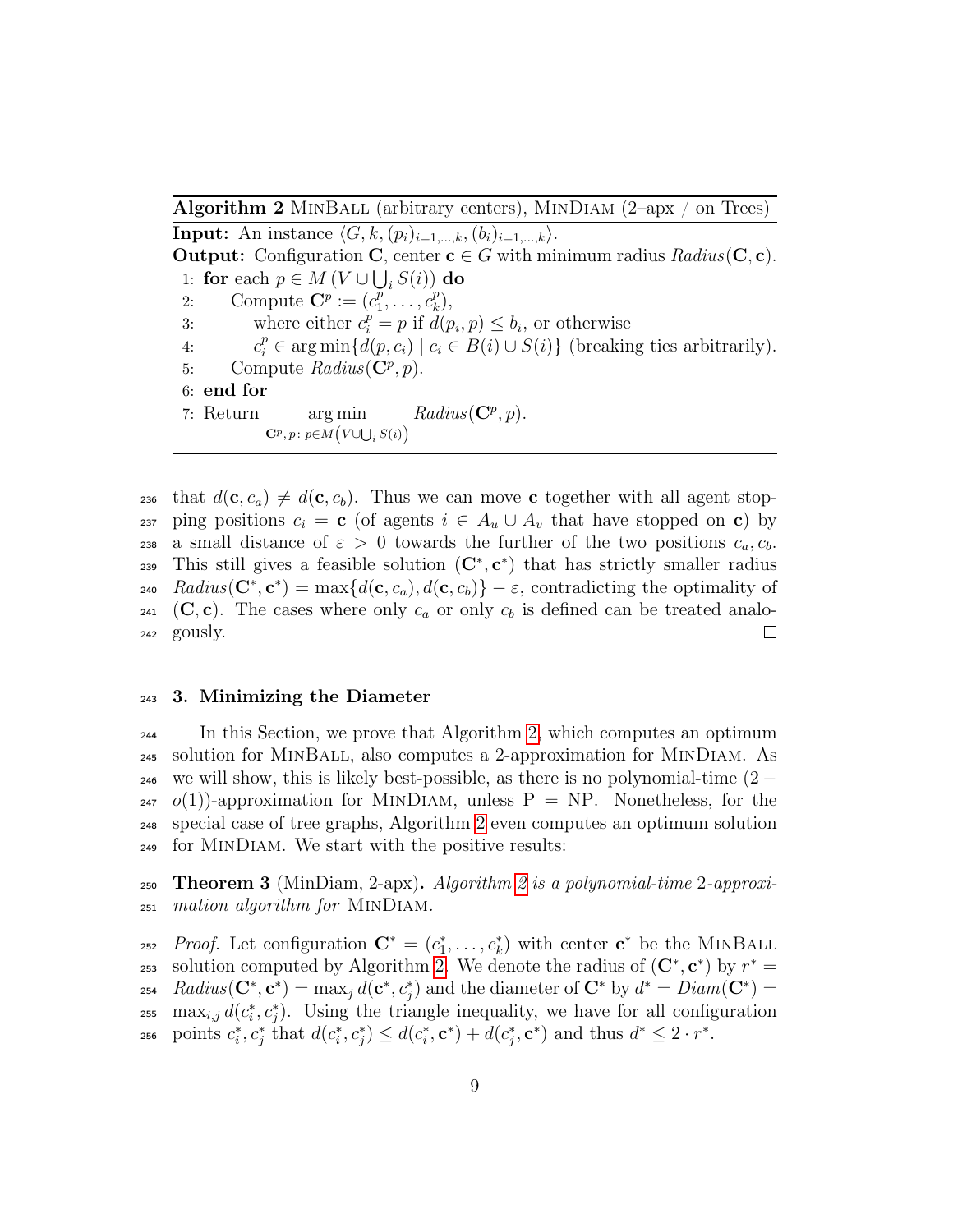

<span id="page-9-0"></span>Figure 1: (left) MINDIAM-instance with (unique) optimum solution  $\mathbf{O} = (o_1, o_2, o_3)$  of diameter  $Diam(\mathbf{O}) = 8$ , in which we have final positions  $o_3 \notin B(3) \cup S(3)$  and  $o_2 \notin$  $M(V \cup \bigcup_i S(i)).$ 

(right) Replacing  $Radius(\mathbf{C}^p, p)$  in Lines 5&7 of Algorithm [2](#page-8-1) with  $Diam(\mathbf{C}^p)$  (yielding configurations depicted by  $\times$  vs  $\square$ , with diameters 2 and 1, respectively) improves the quality of a MinDiam solution for certain instances by a factor of 2.

257 Now let  $\mathbf{O} = (o_1, \ldots, o_k)$  be an optimum configuration for MINDIAM with <sup>258</sup> diameter  $d_{\text{Opt}} := Diam(\mathbf{O}) = \max_{i,j} d(o_i, o_j)$ . We choose an arbitrary point 259  $o \in \mathbf{O}$  and compute the radius of a smallest ball around o containing  $\mathbf{O}$ , <sup>260</sup>  $r_o := Radius(\mathbf{O}, o) = \max_j d(o, o_j) \leq d_{\text{OPT}}$ . By Theorem [2,](#page-7-0) we have  $r^* \leq r_o$  $_{261}$  (even though  $\sigma$  might not have been considered as a center candidate, see <sup>262</sup> e.g. Figure [1](#page-9-0) (left)). Combining all inequalities, we get

$$
d^* \leq 2 \cdot r^* \leq 2 \cdot r_o \leq 2 \cdot d_{\text{Opt}},
$$

 $_{263}$  hence  $\mathbb{C}^*$  is a 2-approximation for MINDIAM.

264 Theorem 4 (MinDiam, on Trees). Algorithm [2](#page-8-1) is a polynomial-time algo-<sup>265</sup> rithm for MinDiam on trees.

<sub>266</sub> Proof. First note that if there is a configuration  $\bf{O}$  with maximum distance  $Diam(\mathbf{O}) = 0$ , it also has radius  $Radius(\mathbf{O}, \mathbf{o}) = 0$  for some center **o**, and thus will be found by Algorithm [2](#page-8-1) as proven in Theorem [2.](#page-7-0) Otherwise the diameter Diam(O) of an optimum solution O is lower bounded by the largest diameter among all optimal solutions of the instance reduced to pairs of agents i, j:

$$
d^* := \begin{cases} \max_{i,j} \min_{q_i \in B(i), \ q_j \in B(j)} d(q_i, q_j) & \text{for the node stop scenario,} \\ \max_{i,j} \quad d(p_i, p_j) - b_i - b_j & \text{for arbitrary final positions.} \end{cases}
$$

 $_{271}$  We show that, indeed, Algorithm [2](#page-8-1) computes a configuration  $\mathbb{C}^*$  with diameter  $Diam(\mathbf{C}^*) = d^*$ . To this end, denote by a, b two agents giving rise to  $d^*$ ,

 $\Box$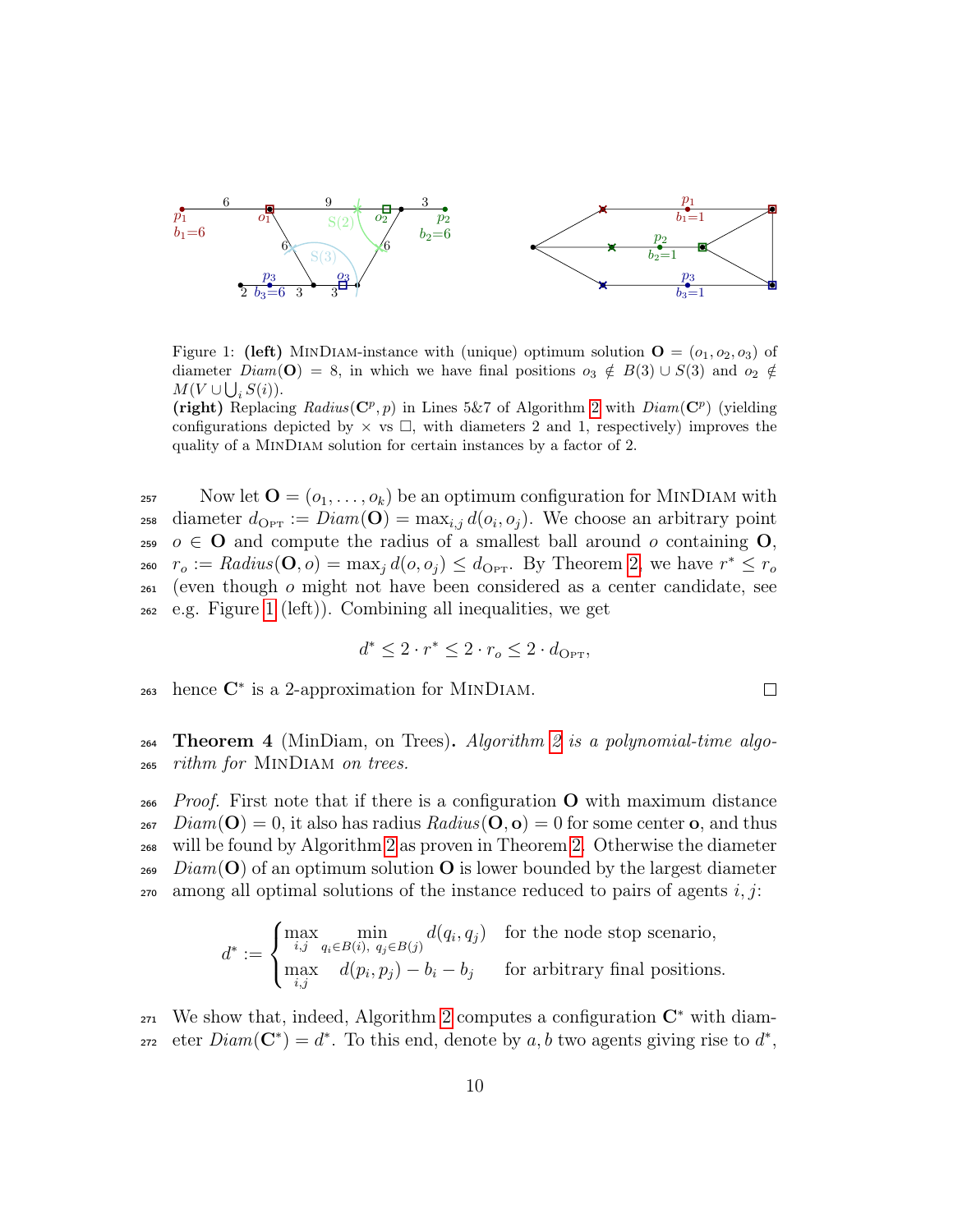273 and let  $q_a \in B(a) \cup S(a)$ ,  $q_b \in B(b) \cup S(b)$  be two points with  $d(q_a, q_b) = d^*$ .  $274$  Since we consider tree graphs here, there is a unique shortest path from  $q_a$ to  $q_b$  and thus a unique midpoint  $c^* \in G$  with  $d(c^*, q_a) = d(c^*, q_b) := \frac{d^*}{2}$ 275 to  $q_b$  and thus a unique midpoint  $\mathbf{c}^* \in G$  with  $d(\mathbf{c}^*, q_a) = d(\mathbf{c}^*, q_b) := \frac{d^*}{2}$ . <sup>276</sup> As  $\mathbf{c}^*$  is contained in  $M(V \cup \bigcup_i S(i))$ , Algorithm [2](#page-8-1) will use  $\mathbf{c}^*$  as a center <sub>277</sub> point candidate for which it computes a configuration  $\mathbf{C}^* = (c_1^*, \ldots, c_k^*)$ . By 278 definition, we have  $d(\mathbf{c}^*, c_a^*) = d(\mathbf{c}^*, q_a) = \frac{d^*}{2} = d(\mathbf{c}^*, q_b) = d(\mathbf{c}^*, c_b^*)$ .

It is enough to show that for all other agents i we have  $d(\mathbf{c}^*, c_i^*) \leq \frac{d^*}{2}$ 279 It is enough to show that for all other agents i we have  $d(\mathbf{c}^*, c_i^*) \leq \frac{d^*}{2}$ , <sup>280</sup> too. Assume for the sake of contradiction that this is not the case and that there is an agent *i* with  $d(\mathbf{c}^*, c_i^*) > \frac{d^*}{2}$ 281 there is an agent i with  $d(c^*, c_i^*) > \frac{d^*}{2}$ . Consider the shortest  $c_i^*$ -c<sup>\*</sup>-path <sup>282</sup>  $P_i$ , the shortest  $c_a^*$ -**c**<sup>\*</sup>-path  $P_a$  and the shortest  $c_b^*$ -**c**<sup>\*</sup>-path  $P_b$ . By definition 283 of  $d^*$  and  $c^*$ , the paths  $P_a$  and  $P_b$  must be interiorly disjoint,  $P_a \cap P_b =$ <sub>284</sub>  $\{c^*\}$ . Since  $P_i$  is a path on a tree ending in the same node  $c^*$ , it must 285 be interiorly disjoint with at least one of the two paths  $P_a, P_b$ , without loss 286 of generality with  $P_a$ . Because any two points in a tree are connected by <sup>287</sup> a unique path, we have  $d(c_i^*, c_a^*) = d(c_i^*, c^*) + d(c^*, c_a^*) > d^*$  and thus also 288 min<sub>qi∈B(i)∪S(i), qa∈B(a)∪S(a)</sub>  $d(q_i, q_a) > d^*$ , contradicting the maximality of  $d^*$ . 289 Hence we have  $Diam(C^*) \leq \max_{i,j} d(c_i^*, c^*) + d(c^*, c_j^*) = d^*.$  $\Box$ 

 $Replacing the computation of *Radius*( $\mathbb{C}^p$ , p) in Lines 5 and 7 of Algo-$ 291 rithm [2](#page-8-1) by a computation of  $Diam(\mathbf{C}^p)$  can improve the quality of a MIN- Diam solution by a factor of up to 2 for some instances, see for example Figure [1](#page-9-0) (right). However, this does not translate to the worst-case approxi- mation guarantee, as one can see in the instance constructed in the following matching approximation hardness result.

<span id="page-10-0"></span>296 Theorem 5. There exists no deterministic polynomial-time  $(2-o(1))$ -appro- $297$  ximation algorithm for MINDIAM, unless  $P = NP$ . This holds even in un-298 weighted graphs with uniform budgets  $b_i = 1, i = 1, \ldots, k$ .

<sup>299</sup> We will prove Theorem [5](#page-10-0) by a reduction from 3SAT along the following lines: First, given any 3Sat instance, we construct a MinDiam instance with variable agents and clause agents. Next, we present a structural result (Lemma [4\)](#page-12-0), from which we can infer that each variable agent will always move to either a node representing its positive literal or a node representing its negative literal; similarly, we infer that each clause agent will move to a node representing a possible truth assignment of the respective clause. Finally, we prove Theorem [5](#page-10-0) by showing that satisfiable 3Sat instances admit a MinDiam solution of diameter 1, while unsatisfiable 3Sat instances result in instances with optimum MinDiam solutions of diameter at least 2.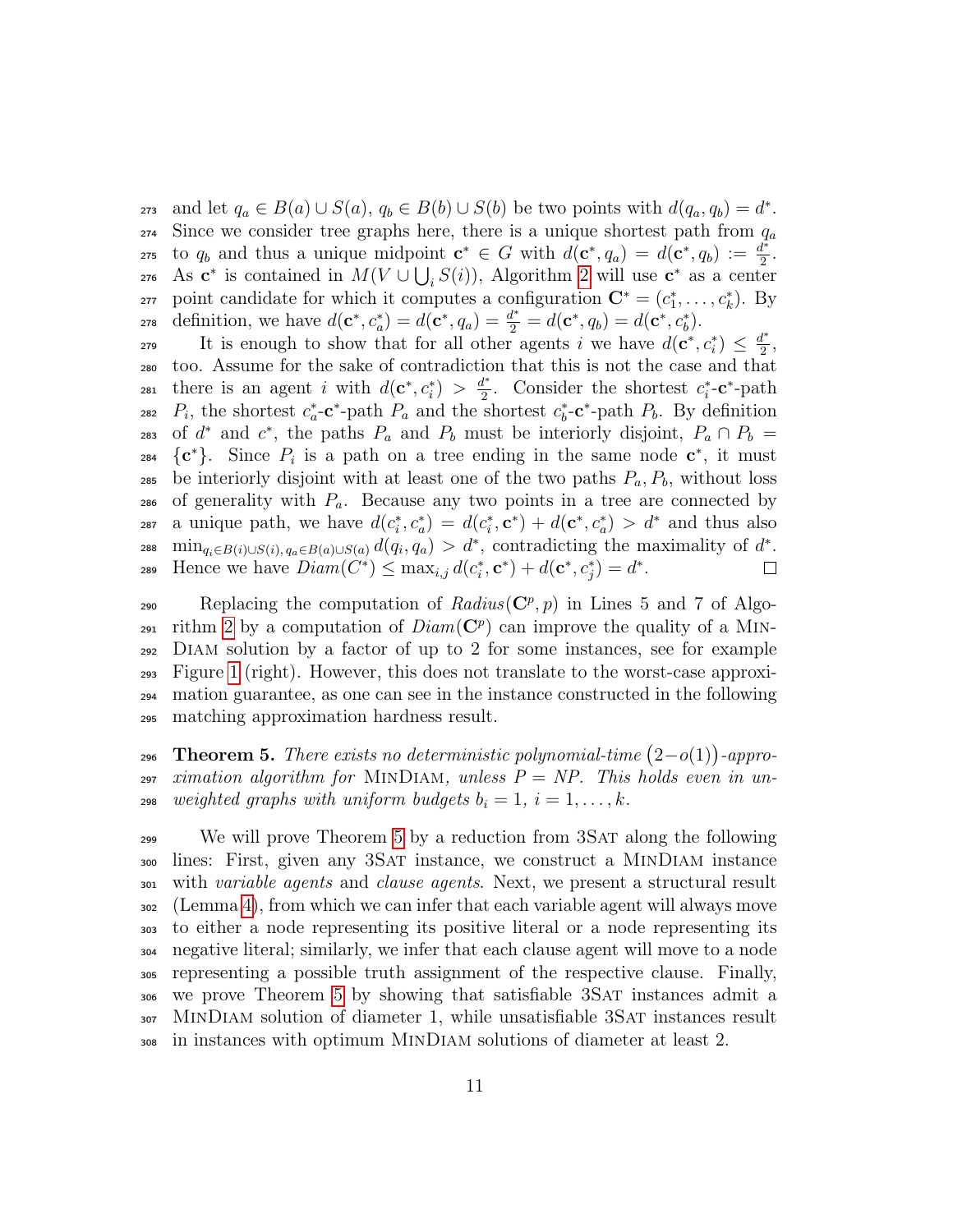309 Reduction. Let  $\phi$  be an arbitrary boolean formula in conjunctive normal 310 form, where each clause contains 3 different literals, and let  $x_1, \ldots, x_n$  be 311 the *n* many variables and  $C_1, \ldots, C_m$  be the *m* many clauses of  $\phi$ . We show 312 that any polynomial-time  $(2 - o(1))$ -approximation algorithm for MINDIAM 313 can be used to decide whether  $\phi$  is satisfiable. From  $\phi$ , we construct an 314 instance  $\langle G, k,(p_i)_{i=1,\dots,k},(b)_{i=1,\dots,k}\rangle$  with k agents of uniform budget  $b = 1$ 315 and a graph  $G = (V, E, \omega)$  with uniform edge weights  $\omega = 1$  in the following <sup>316</sup> manner.

 $317$  Set of nodes V: Using  $T = true$  and  $F = false$ , we first define the set 318 of all possible truth assignments of a clause C containing 3 literals,  $L :=$  $319$   $\{TTT, TTF, TFT, TFF, FTT, FTF, FFT, FFF\}.$  Note that every clause C is 320 satisfiable by exactly 7 of the 8 possible truth assignments in L (e.g.  $x_1 \vee x_2 \vee$ 321  $\bar{x}_n$  is satisfied by  $x_1, x_2, x_n \in L \setminus \{FFT\}$ . Now, let  $V := V_x \cup V_\ell \cup V_C \cup V_L$ , <sup>322</sup> where

 $\bullet \quad V_x = \{v_i \mid 1 \leq i \leq n\}$  are nodes corresponding to variables  $x_1, \ldots, x_n$ ,

 $V_{\ell} = \{v_i^{\mathrm{T}} \mid 1 \leq i \leq n\} \cup \{v_i^{\mathrm{F}} \mid 1 \leq i \leq n\}$  are nodes corresponding to  $\text{325}$  literals, i.e. true-value and false-value assignments of the variables  $x_i$ ,

 $V_C = \{c_j \mid 1 \leq j \leq m\}$  are nodes corresponding to *clauses*  $C_1, \ldots, C_m$ ,

<sup>327</sup> ●  $V_L = \{c_j^l \mid 1 \leq j \leq m, \forall l \in L\}$  are nodes corresponding to all possible  $128$  truth assignments of each clause  $C_i$ .

329 Agents & reduction idea: On each of the nodes in  $V_x \cup V_C$  we place one 330 agent with a budget of  $b = 1$ , for a total of  $n+m$  agents. The main idea is to  $_{331}$  initially space the agents by a pairwise distance of 3. We then let agents on  $V_x$  $332$  "pick the value assignment of the variables  $x_i$ " by walking to their respective 333 node in  $V_{\ell}$ , whereas we let agents on  $V_C$  "pick the truth assignment of the  $1334$  clauses  $C_i$ " by walking to their respective node in  $V_L$ . Then a satisfiable 335 assignment of  $\phi$  exists, if and only if the variable agents and the clause <sup>336</sup> agents "agree in their choice" which corresponds to an optimum MinDiam  $337$  configuration O of diameter 1. Furthermore, any other configuration should 338 have diameter  $\geq 2$ . This gives rise to the

$$
s^{339} \qquad Set \text{ of edges } E := E_{x\ell} \cup E_{\ell L} \cup E_{CL} \cup E_{\ell \ell} \cup E_{LL}, \text{ where:}
$$

• 
$$
E_{x\ell} = \{ \{v_i, v_i^T\}, \{v_i, v_i^F\} \mid 1 \leq i \leq n : v_i \in V_x, v_i^T, v_i^F \in V_\ell \}
$$
 are edges connecting each variable node  $x_i$  to its two literal nodes,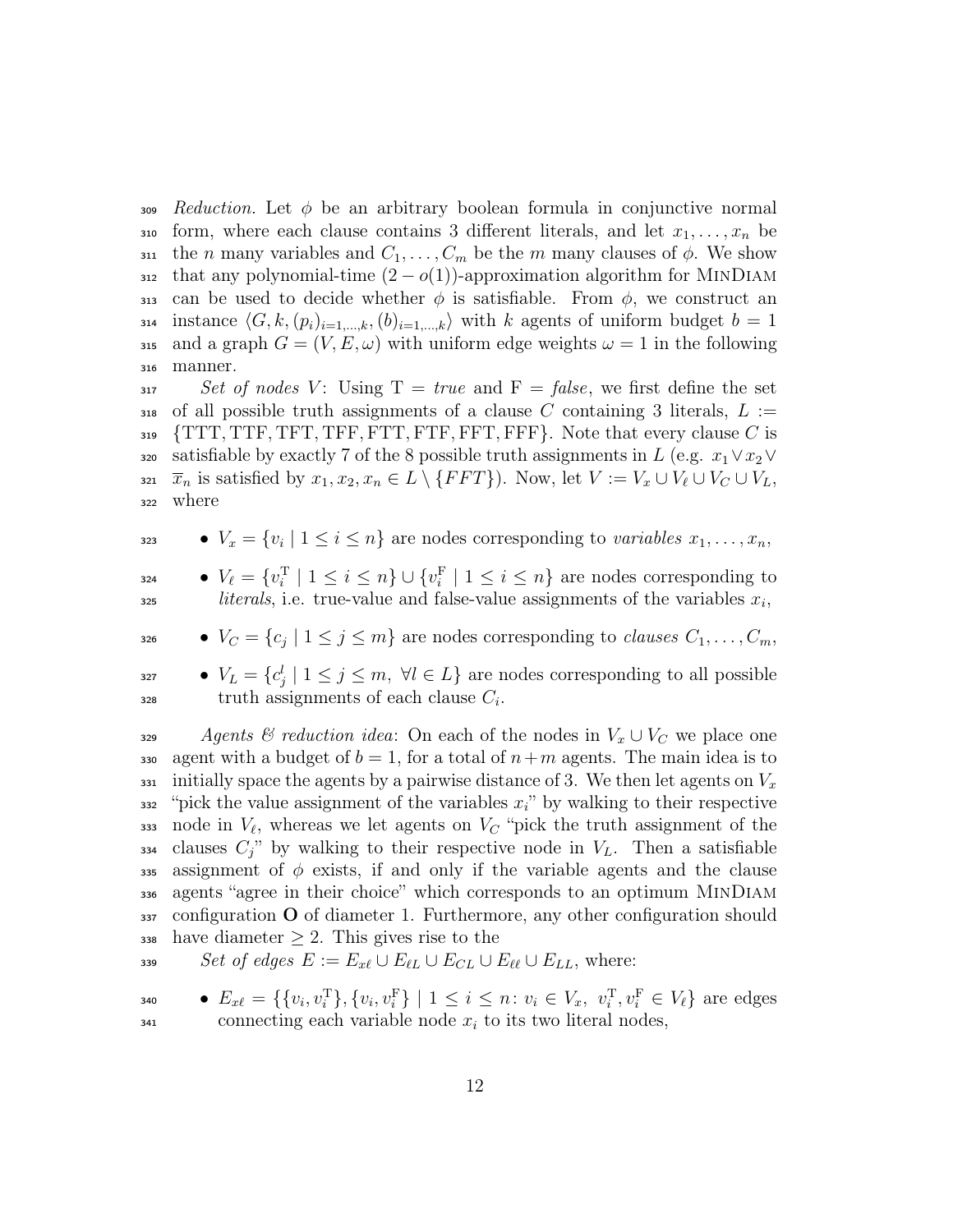

<span id="page-12-1"></span>Figure 2: A part of an instance of MinDiam, constructed from the 3-SAT instance  $C_1 \wedge \cdots \wedge C_m$  with variables  $x_1, \ldots, x_n$ , displaying the connections between nodes  $v_1, v_2, v_n, c_1$  and  $c_m$ . Notice that nodes  $c_1^{\text{FFT}}$  and  $c_m^{\text{FFT}}$  are not connected to nodes  $c_1$ and  $c_m$ , respectively. The location of mobile agents is denoted by squares  $(\square)$ .

| 342 | • $E_{CL} = \{ \{c_j, c_j^l\} \mid 1 \leq j \leq m : c_j \in V_C, c_j^l \in V_L, c_j^l \text{ satisfies } C_j \}$ |  |
|-----|-------------------------------------------------------------------------------------------------------------------|--|
| 343 | are edges connecting each clause node $c_i$ with all nodes representing                                           |  |
| 344 | satisfying assignments for clause $C_i$ ,                                                                         |  |

| 345 | • $E_{\ell L} = \{ \{v_i', c_i'\} \mid i \leq n, j \leq m : v_i' \in \{v_i^T, v_i^F\} \subset V_{\ell}, c_i' \in V_L$ , such that |
|-----|-----------------------------------------------------------------------------------------------------------------------------------|
| 346 | <i>either</i> $x_i$ does not appear in $C_i$ ,                                                                                    |
| 347 | or $x_i$ appears in $C_i$ and $v'_i$ agrees with $c'_i$                                                                           |
| 348 | are edges connecting unrelated literals and clause truth-assignments,                                                             |
| 349 | as well as matching literals and clause truth-assignments.                                                                        |
|     |                                                                                                                                   |

350 •  $E_{\ell\ell} = \{\{u, v\} | u, v \in V_{\ell}\}\$ and  $E_{LL} = \{\{u, v\} | u, v \in V_L\}$  are edges  $_{351}$  pairwise connecting nodes in  $V_{\ell}$ , and nodes in  $V_L$ , respectively.

<sup>352</sup> Figure [2](#page-12-1) shows a part of an instance of MinDiam which is constructed <sup>353</sup> from an instance of 3Sat as described above. Before giving a proof of The-<sup>354</sup> orem [5,](#page-10-0) we argue that no agent would stop in the middle of an edge:

<span id="page-12-0"></span><sup>355</sup> Lemma 4. For any configuration  $\mathbf{C}' = (c'_1, \ldots, c'_k)$  with an agent i for which 356  $c'_i \notin V_\ell \cup V_L$ , there exists another configuration  $\mathbf{C}'' = (c''_1, \ldots, c''_k)$  with diam-357  $\text{eter } Diam(\mathbf{C}^{\prime\prime}) \leq Diam(\mathbf{C}^{\prime}) \text{ for which } \forall i: c_i^{\prime\prime} \in V_\ell \cup V_L.$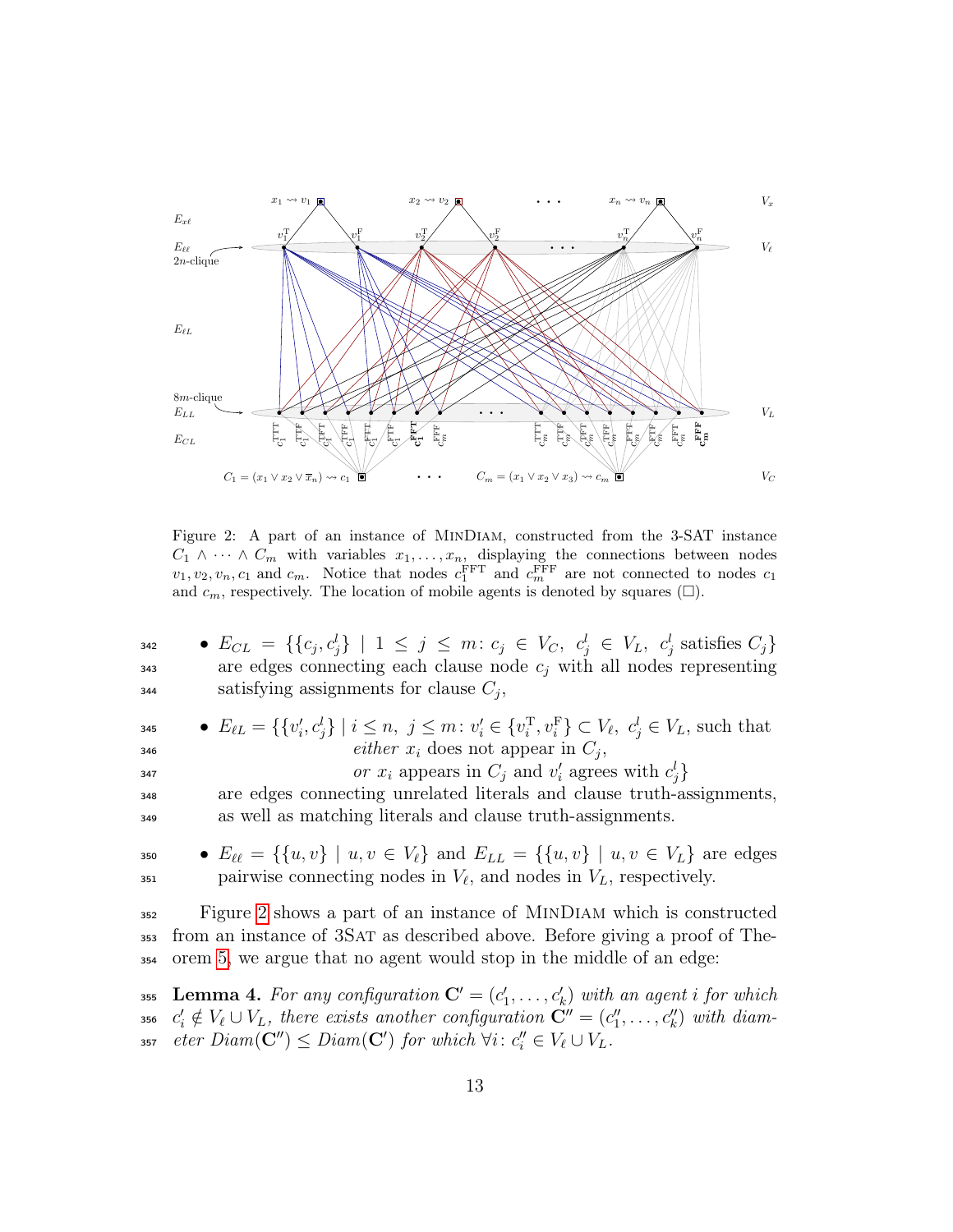<span id="page-13-0"></span>

Figure 3: A configuration **C** where agent  $a(v_1)$ , depicted by  $\Box$ , stops at distance  $\delta$  from its starting node  $v_1$ : Moving fully to  $v_1^{\text{F}}$  will only decrease the diameter  $Diam(\mathbf{C}).$ 

358 Proof. Consider an agent  $a(v_i)$  which corresponds to the variable  $x_i$  and 359 without loss of generality suppose that  $a(v_i)$  chooses to move towards node <sup>360</sup>  $v_i^{\text{F}}$ . Assume now, for the sake of contradiction, that agent  $a(v_i)$  has stopped 361 at distance  $0 \leq \delta < b = 1$  on the edge  $(v_i, v_i^{\text{F}})$ , subdividing the edge into 362 two segments  $(v_i + \delta, v_i)$  and  $(v_i + \delta, v_i^{\text{F}})$ . (With  $\delta = 0$  indicating that  $a(v_i)$ 363 stayed on  $v_i$  without moving at all). In this case,  $a(v_i)$  has spent  $\delta$  units of 364 energy and has  $b - \delta$  units of energy remaining (see Figure [3\)](#page-13-0). Agent  $a(v_i)$  is <sup>365</sup> connected with the rest of the agents through two possible paths: The first 366 one is through the segment  $(v_i + \delta, v_i^{\text{F}})$  of length  $b - \delta > 0$ , the other one is 367 through the path  $(v_i + \delta, v_i), (v_i, v_i^{\mathrm{T}})$  of length  $\delta + b \geq 1$ .

<sup>368</sup> It is easy now to notice that if  $a(v_i)$  moves to node  $v_i^{\text{F}}$  (recall that it has 369 b  $-\delta$  units of energy remaining to do so), its distance to the other agents can <sup>370</sup> only be reduced, as the contribution of the distance through  $v_i^{\text{F}}$  is now 0 and <sup>371</sup> the contribution through node  $v_i^T$  is now 1. The same argument holds for the <sup>372</sup> agents that correspond to the clauses. Hence moving all agents completely  $373$  down to  $V_{\ell}, V_L$  results in a configuration of non-increased diameter.  $\Box$ 

 $374$  Proof. (Theorem [5\)](#page-10-0). Based on the preceding construction of MINDIAM in-<sup>375</sup> stances from 3Sat instances and the structural Lemma [4,](#page-12-0) we now give a <sup>376</sup> proof of Theorem [5.](#page-10-0)

 $\Rightarrow$  We first show that if  $\phi$  is satisfiable then there exists a configuration C 378 of diameter  $Diam(\mathbf{C}) = 1$ . Since  $\phi$  is satisfiable we have a truth assignment 379 to the variables which satisfies every clause of  $\phi$ . For each variable  $x_i$ , we let 380 agent  $a(v_i)$  move to node  $v_i^T$  if  $x_i = true$  and to node  $v_i^F$  otherwise. Next, for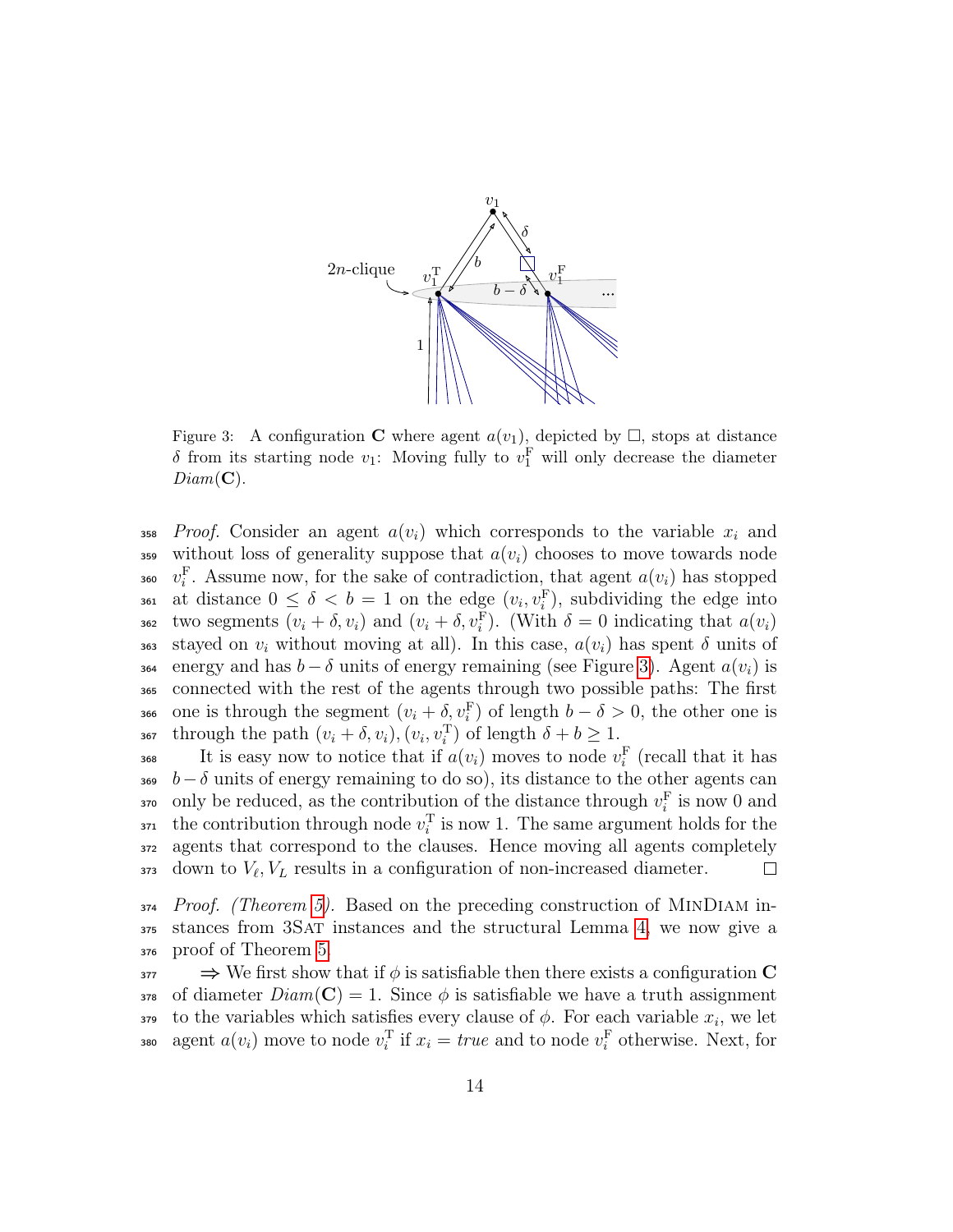<sup>381</sup> each clause  $C_j$ , we let agent  $a(c_j)$  move to the node  $c_i^l$ , which corresponds to <sup>382</sup> the correct true/false-assignment picked by the three agents of the variables 383 in  $C_j$ . Note that both types of moves can be done with an energy of  $b = 1$ . <sup>384</sup> Let us examine the maximum distance of any two agents in this final config-385 uration. Notice that all agents  $\{a(v_i) \mid v_i \in V_x\}$  moved to nodes in  $V_\ell$ . By 386 construction, they are pairwise connected with an edge in  $E_{\ell\ell}$ . Similarly, the 387 agents  $\{a(c_j) \mid c_j \in V_C\}$  have moved to nodes in  $V_L$  and are thus connected 388 by edges belonging to  $E_{LL}$ . It remains to compute the distance between the 389 variable agents (located in  $V_{\ell}$ ) and the clause agents (in  $V_L$ ). Each agent  $a(c_i)$  by construction has distance equal to 1 from the three agents on nodes <sup>391</sup> that correspond to the truth assignment of the variables contained in clause 392  $C_j$ , namely through an edge of  $E_{\ell L}$ . Moreover, each agent  $a(c_j)$  has distance 393 1 from the nodes that belong to  $V_\ell$  which correspond to the truth assignment  $\mathcal{L}_{394}$  to variables that are *not* contained in clause  $c_j$ . Therefore, the maximum <sup>395</sup> distance between any two agents is equal to 1.

 $\iff$  We now show that if  $\phi$  is not satisfiable then every solution to MIN- $397$  DIAM is of size greater than or equal to 2. According to Lemma [4,](#page-12-0) we may <sup>398</sup> assume without loss of generality that no agent stops inside an edge nor 399 stays on its starting position. If  $\phi$  is not satisfiable, then for every possible 400 truth assignment to the variables, there exists at least one clause in  $\phi$  that is <sup>401</sup> not satisfied. Let us note here that in any optimum solution to MinDiam, <sup>402</sup> the final positions of the agents that are initially located in variable nodes <sup>403</sup> corresponds to a truth assignment to the variables. Therefore, any final con-<sup>404</sup> figuration will correspond to a truth assignment to the variables which will 405 not satisfy  $\phi$ . Consider now an arbitrary final configuration of an instance <sup>406</sup> of MinDiam. For the corresponding truth assignment to the variables, let 407 us assume that the clause that is not satisfied is  $C_y = (x_r \vee \overline{x}_s \vee x_t)$ . We <sup>408</sup> can show that similar arguments hold for any unsatisfied clause (irrespective 409 of whether the literals in the clause are positive or negative). If  $C<sub>y</sub>$  is not 410 satisfied, this implies that agents  $a(v_r)$ ,  $a(v_s)$  and  $a(v_t)$  are located in nodes 411  $v_r^{\text{F}}$ ,  $v_s^{\text{T}}$  and  $v_t^{\text{F}}$ , respectively.

<sup>412</sup> Let us examine the maximum distance of any two agents in this final con-413 figuration. Recall that the set of edges  $E_{CL}$  connects each clause node to <sup>414</sup> nodes corresponding to all possible satisfying assignments for this clause. As 415 a result, nodes  $c_y$  and  $c_y^{\text{FTF}}$  are not connected by an edge. Moreover, the 416 shortest path between nodes  $c_y$  and  $c_y^{\text{FTF}}$  is equal to 2 (via edges in  $E_{CL}$  and 417  $E_{LL}$ ). Therefore, agent  $a(c_y)$  cannot reach node  $c_y^{\text{FTF}}$ . Any other node  $c_y^l$ , 418 where  $l \in L \setminus \{ \text{FTF} \}$ , to which agent  $a(c_q)$  could relocate, corresponds to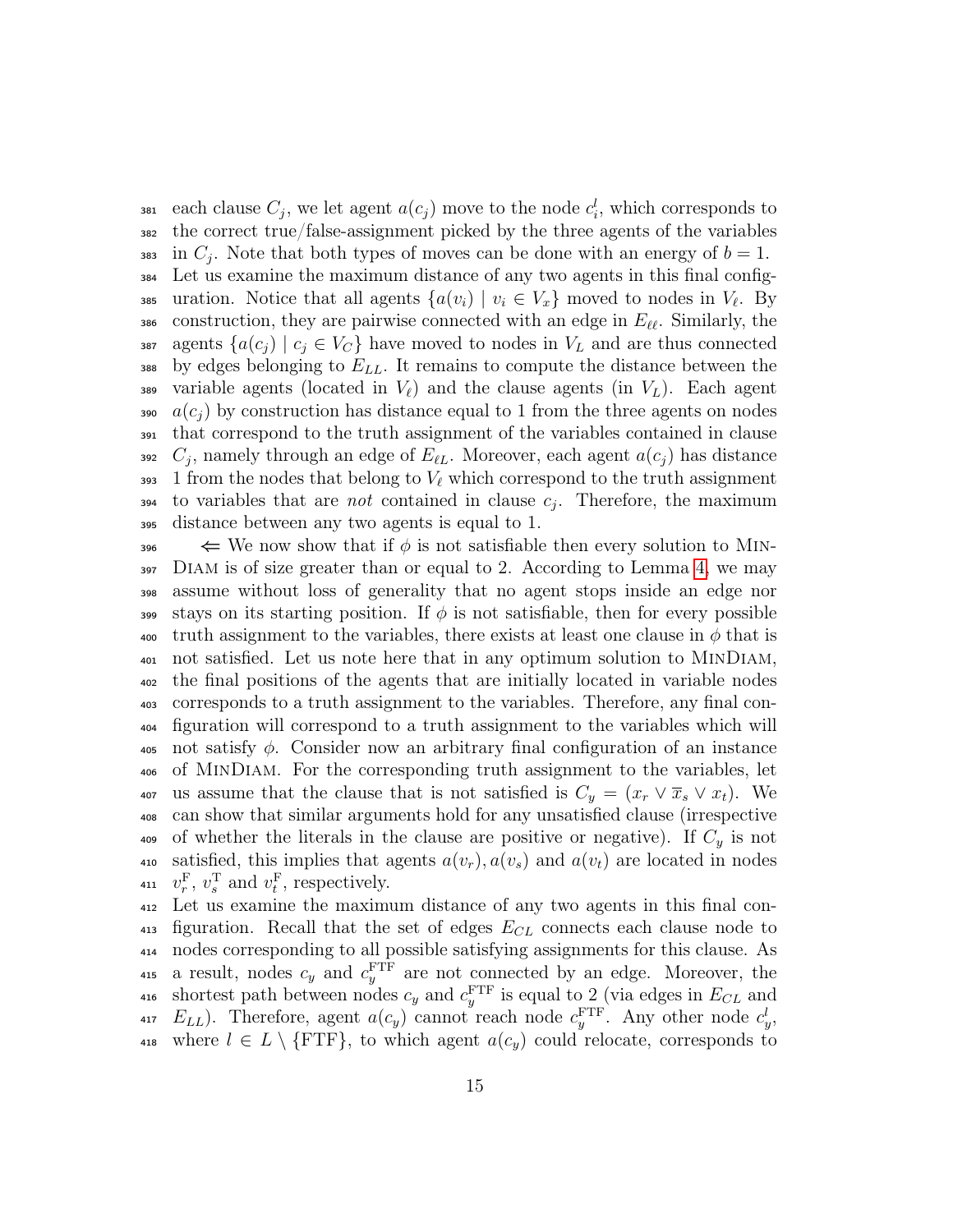419 a truth assignment to  $x_r$ ,  $x_s$  and  $x_t$  where at least one of the variables has 420 the opposite value of its assignment. Say that  $a(c_y)$  chooses to move to node 421  $c_y^{\text{TTF}}$ , then  $a(c_y)$  will have a distance of 2 from agent  $a(v_r)$  since  $a(v_r)$  has <sup>422</sup> moved to node  $v_r^{\text{F}}$ . Recall that node  $v_r^{\text{F}}$  is not connected by an edge to node <sup>423</sup>  $c_y^{\text{TTF}}$ , since  $x_r$  appears in  $C_y$  but  $v_r^{\text{F}}$  does not agree with  $c_y^{\text{TTF}}$ . Therefore, 424 agents  $a(c_y)$  and  $a(v_r)$  will have a distance of 2.

 $\frac{425}{425}$  Since a polynomial-time  $(2-o(1))$ -approximation algorithm for MINDIAM <sup>426</sup> could distinguish between instances with an optimum solution with diameter <sup>427</sup> 1 and instances with an optimum solution with diameter 2, it would also be 428 able to decide whether  $\phi$  is satisfiable of not.  $\Box$ 

#### <span id="page-15-0"></span><sup>429</sup> 4. Minimizing the Average Distance

<sup>430</sup> In this Section we describe and analyze an algorithm for minimizing the <sup>431</sup> average pairwise distance between agents. We complement its approximation ratio of  $2(1-\frac{1}{k})$ 432 ratio of  $2(1-\frac{1}{k})$  with a tight analysis and rule out an FPTAS for MINSUM. <sup>433</sup> The main idea of the presented Algorithm [3](#page-17-0) for MinSum is similar to the  $434$  idea of Algorithm [2](#page-8-1) for MINDIAM. We fix a point p in the graph G as a 435 gathering point and move each agent i as close as possible to p with respect <sup>436</sup> to its energy constraint, breaking ties arbitrarily. Algorithm [3](#page-17-0) exhaustively <sup>437</sup> tests all points in  $V \cup \bigcup_i S(i)$  as possible gathering points and selects the 438 point p with a configuration  $\mathbf{C} = (c_1, \ldots, c_k)$  of minimum sum of pairwise 439 distances between the agents,  $Sum(\mathbf{C}) = \sum_i \sum_j d(c_i, c_j)$ . The choice of the <sup>440</sup> search space for gathering points is based on a characterization of optimum <sup>441</sup> solutions, similar in look and proof to Lemmata [2](#page-6-1) and [3:](#page-7-1)

 $_{442}$  Lemma 5. There exists an optimum solution O for MINSUM where every 443 agent stops on a point in  $V \cup \bigcup_i S(i)$ .

*Proof.* Assume for the sake of contradiction that in every optimum configu-445 ration  $\mathbf{C} = (c_1, \ldots, c_j)$ , there is at least one agent j which stops on a point  $c_j \notin V \cup \bigcup_i S(i)$ . Define by  $\mathbb O$  the set of all optimum solutions, and with  $\mathbb{O}' \subseteq \mathbb{O}$  its subset of configurations with a *minimum* number of agents j 448 such that  $c_j \notin V \cup \bigcup_i S(i)$ . We denote by  $\mathbf{C}^* = (c_1^*, c_2^*, \dots c_k^*)$  a configu- ration with a maximum number of agents stopping on any common point  $c^* \notin V \cup \bigcup_i S(i)$ , among all optimum configurations of  $\mathbb{O}'$ .

 $A_{451}$  Denote by  $A_{\equiv}$  the set of all agents j with stopping point  $c_j^* = c^*$ . Since <sup>452</sup>  $c^* \notin V \cup \bigcup_i S(i)$ , we must have  $d(p_j, c_j^*) < b_j$  for all agents  $j \in A_{=}$ . Further-453 more, since  $c^* \notin V$ ,  $c^* \in seg(e)$  for some edge  $\{u, v\}$ . Denote by  $A_u$  the set of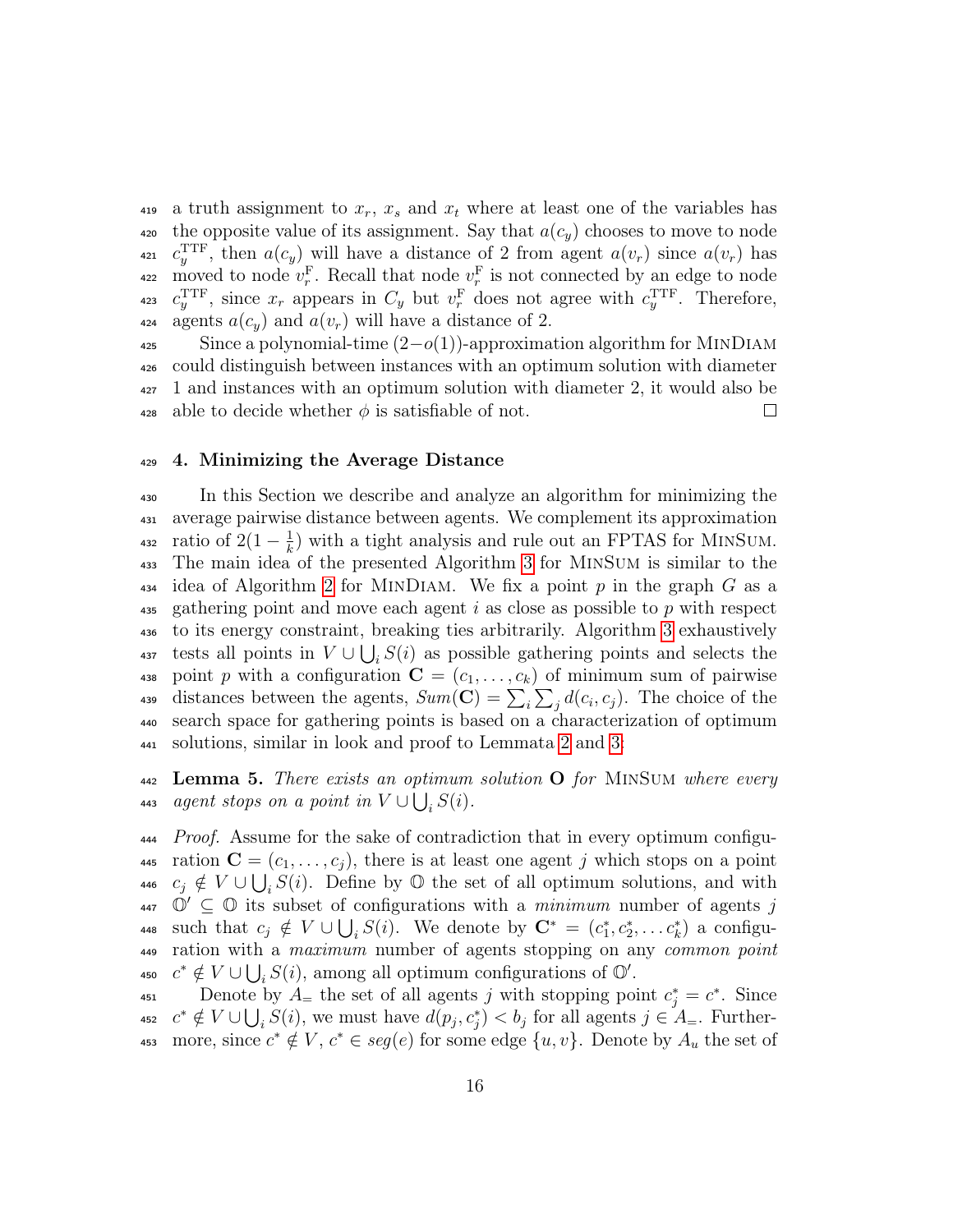454 all agents j for which  $c_j^* \in \text{seg}(e)$  and  $c_j^*$  is between u and  $c^*$  in  $\text{seg}(e)$ , or for 455 which there is a shortest path from  $c_j^*$  to  $c^*$  going through u. Denote by  $A_v$ 456 the set of all agents  $j \notin A = \cup A_u$  (for which, there must be a shortest path 457 from  $c_j^*$  to  $c^*$  going through v, or for which  $c_j^*$  ∈  $seg(e)$  and  $c_j^*$  is between v 458 and  $c^*$  in  $seg(e)$ ).

459 Without loss of generality, we assume  $|A_u| \geq |A_v|$ . Now consider what 460 happens to  $Sum(\mathbf{C}^*)$  when we move all stopping points  $c_j^*$  of agents  $j \in A$ 461 by an  $\varepsilon > 0$  towards u:

- 462 The pairwise distances in  $A_=$ , in  $A_u$ , and in  $A_v$  individually and the 463 distances between agents in  $A_u$  and agents in  $A_v$  stay the same.
- $\bullet$  The distances between agents in  $A_{\pm}$  and in  $A_u$  decrease by  $\varepsilon$  each.
- $\bullet$  The distances between agents in  $A_{\pm}$  and in  $A_{\nu}$  increase by at most  $\varepsilon$ .

 $\alpha_{\text{466}}$  Overall,  $Sum(\mathbf{C}^*)$  changes under the moving operation by a total value of 467 at most  $2\varepsilon \cdot |A|= |\cdot|A_v|-2\varepsilon \cdot |A|= |\cdot|A_u| \leq 0$ . Hence we can move the stopping <sup>468</sup> points  $c_j^*$  of agents  $j \in A$ <sub>=</sub> until we reach (i) a point  $p \in V \cup \bigcup_i S(i)$  or until 469 we reach (ii) the stopping point  $p = c_a^*$  of another agent a, whichever comes 470 first. In either case, we still have for all agents  $j \in A$  that  $d(p_j, p) \leq b_j$ . <sup>471</sup> Furthermore, in the first case we have found a feasible configuration with <sup>472</sup> a smaller number of agents j such that  $c_j \notin V \cup \bigcup_i S(i)$ , contradicting the  $\frac{473}{473}$  minimality of  $\mathbb{O}'$ -configurations among configurations in  $\mathbb{O}$ . In the second <sup>474</sup> case, we have found a feasible configuration with a larger number of agents  $\frac{475}{475}$  stopping on the same point p, contradicting the maximality of  $\mathbb{C}^*$  among 476 configurations in  $\mathbb{O}'$ .  $\Box$ 

**Theorem 6** (MinSum,  $2(1 - \frac{1}{k})$ **477 Theorem 6** (MinSum,  $2(1-\frac{1}{k})$ -apx). Algorithm [3](#page-17-0) is a polynomial-time  $2(1-\frac{1}{k})$ <sup>478</sup>  $2(1-\frac{1}{k})$ -approximation algorithm (and the approximation ratio is tight).

479 Proof. (Upper bound). Let  $\mathbf{C}^* = (c_1^*, \ldots, c_k^*)$  denote the configuration com-480 puted by Algorithm [3.](#page-17-0) We denote with  $s^* := Sum(\mathbf{C}^*)$  the sum of all 481 pairwise agent distances in  $\mathbb{C}^*$ . Furthermore, let  $\mathbb{O} = (o_1, \ldots, o_k)$  be an 482 optimum MINSUM solution in which each agent j stops on a point  $o_j \in$ 483  $V \cup \bigcup_i S(i)$  and let  $s_{\text{Opt}} = Sum(\mathbf{O}) = \sum_i \sum_j d(o_i, o_j)$ . Choosing a point 484  $o \in \arg\min_{o_i \in \mathbf{O}} \sum_j d(o_i, o_j)$  we get

<span id="page-16-0"></span>
$$
\sum_{j} d(o, o_j) = \frac{1}{k} \cdot k \sum_{j} d(o, o_j) \leq \frac{1}{k} \cdot \sum_{i} \sum_{j} d(o_i, o_j) = \frac{1}{k} \cdot s_{\text{Opt}}.
$$
 (1)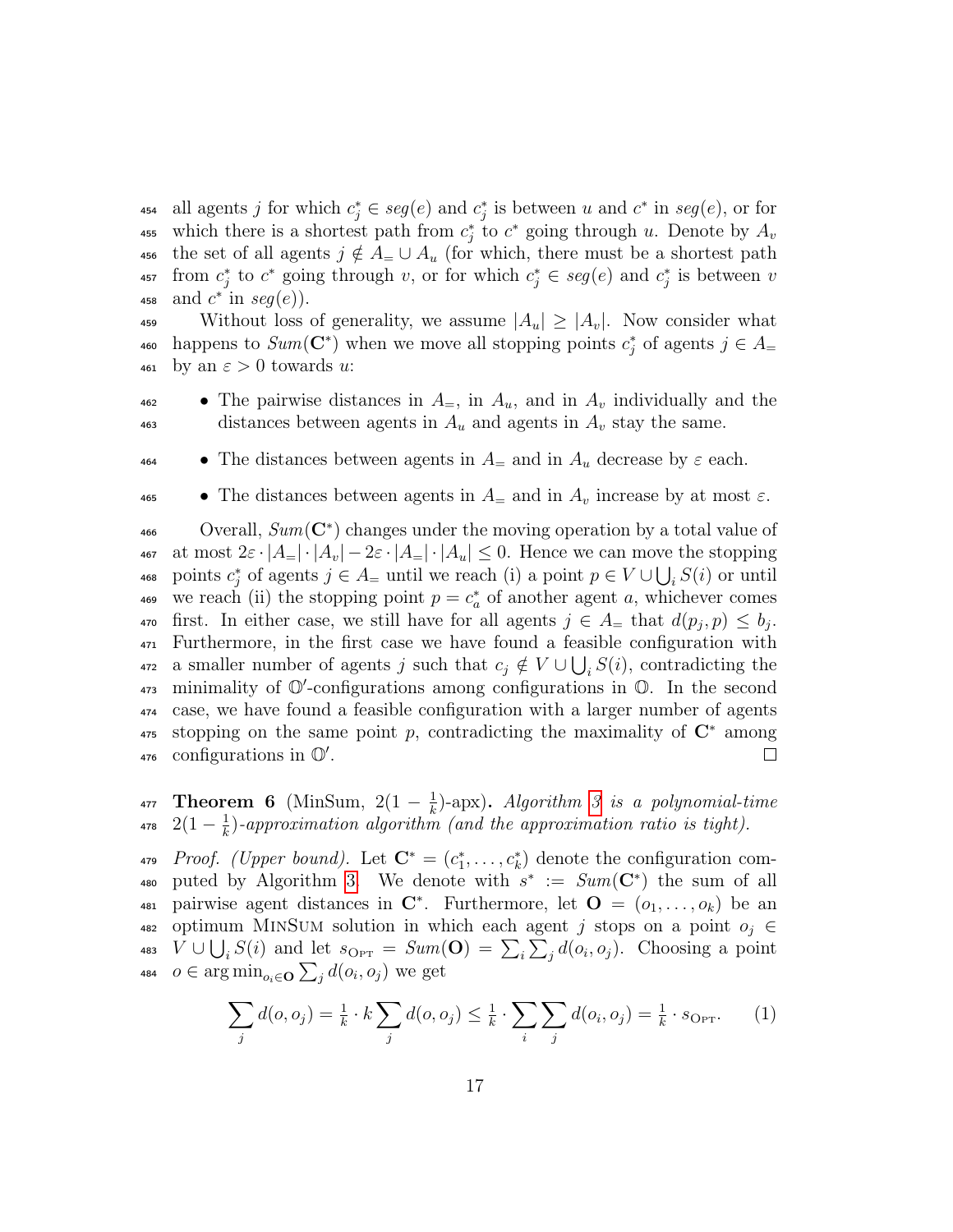Algorithm 3 MINSUM  $(2(1 - \frac{1}{k}))$  $(\frac{1}{k})$ -apx)

<span id="page-17-0"></span>**Input:** An instance  $\langle G, k,(p_i)_{i=1,\ldots,k},(b_i)_{i=1,\ldots,k}\rangle$ . **Output:** Configuration **C** with  $Sum(\mathbf{C}) \leq 2(1 - \frac{1}{k})$  $\frac{1}{k}) \cdot \min_{\text{feasible } \mathbf{C}'} Sum(\mathbf{C}')$ . 1: for each  $p \in V \cup \bigcup_i S(i)$  do 2: Compute  $\mathbf{C}^p := (c_1^p)$  $c_k^p, \ldots, c_k^p$  $_{k}^{p}),$ 3: where either  $c_i^p = p$  if  $d(p_i, p) \leq b_i$ , or otherwise 4:  $c_i^p \in \arg\min\{d(p, c_i) \mid c_i \in B(i) \cup S(i)\}\$  (breaking ties arbitrarily). 5: Compute  $Sum(\mathbf{C}^p)$ . 6: end for 7: Return arg min  $\mathbf{C}^p \colon p{\in} V {\cup}{\bigcup}_i\, S(i)$  $Sum(\mathbf{C}^p)$ .

485 Consider now the configuration  $\mathbf{C}^o = (c_1^o, \ldots, c_k^o)$  which Algorithm [3](#page-17-0) com-486 puted for point *o* in Step 2 and let  $s^o := Sum(\mathbf{C}^o) = \sum_i \sum_j d(c_i^o, c_j^o)$ . Clearly, 487 we have  $s^* \leq s^o$ . Furthermore, *o* is reachable by at least one agent *a*, thus 488 by Step 2 we also have  $c_a^o = o$ . Finally, as Step 2 moves agents as close to 489 *o* as possible, we have  $d(o, c_j^o) \leq d(o, o_j)$ . Using the triangle inequality, we 490 rewrite  $s^o$  to get

$$
s^* \le s^o = \sum_{i} \sum_{j} d(c_i^o, c_j^o)
$$
  
\n
$$
\le 2 \sum_{j} d(c_a^o, c_j^o) + \sum_{i \neq a} \sum_{\substack{j \neq a \\ j \neq i}} (d(c_i^o, o) + d(o, c_j^o))
$$
  
\n
$$
= 2 \sum_{j} d(o, c_j^o) + (k - 2) \sum_{i \neq a} d(c_i^o, o) + (k - 2) \sum_{j \neq a} d(o, c_j^o)
$$
  
\n
$$
= (2k - 2) \sum_{j} d(o, c_j^o)
$$
  
\n
$$
\le 2(k - 1) \sum_{j} d(o, o_j) \le 2(1 - \frac{1}{k}) \cdot s_{\text{Opt}}.
$$

 $\mu_{491}$  (Lower bound). To see that the above analysis is tight, we construct in-492 stances  $\langle G, k,(p_i)_{i=1,\dots,k},(b)_{i=1,\dots,k}\rangle$  with k agents of uniform budget  $b = 1$ , <sup>493</sup> for which the tie-breaking in Line 3 of Algorithm 3 leads to a configuration **C** with  $Sum(\mathbf{C}) = 2(1 - \frac{1}{k})$ 494 C with  $Sum(\mathbf{C}) = 2(1 - \frac{1}{k}) \cdot Sum(\mathbf{O})$ . An example of such an instance with 495 three agents of uniform budget  $b = 1$  is given in Figure [4.](#page-19-1) We now give a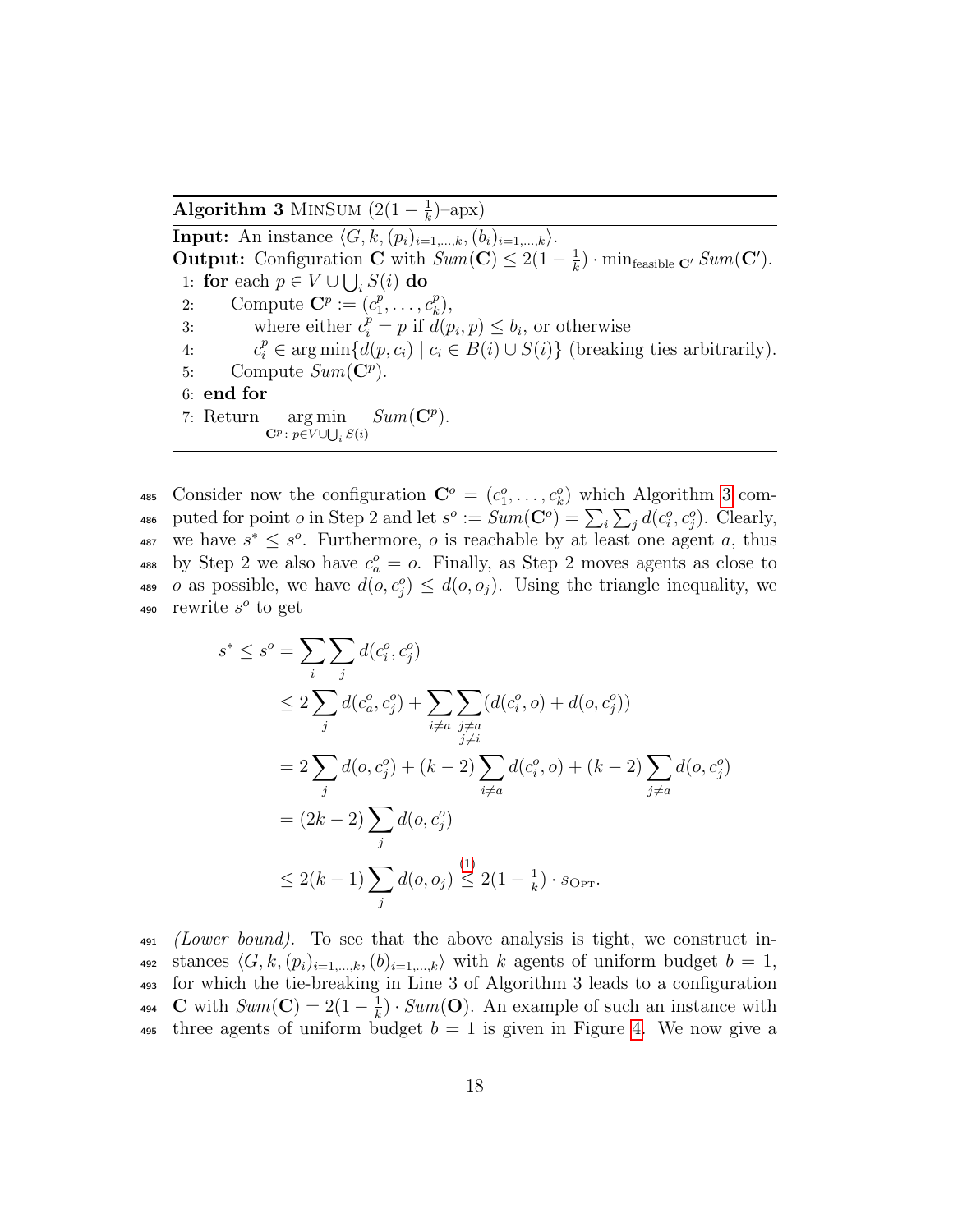<sup>496</sup> construction for an arbitrary number of agents k and an evaluation for each 497  $p \in V \cup \bigcup_i S(i)$ :

498 Define  $G = (V, E, \omega)$  with uniform edge weights  $\omega = 1$  as follows: For each agent i, we connect its starting position  $p_i$  to nodes  $u_{i,j}$ ,  $\forall 1 \leq j \leq k$ . Furthermore, we connect each node  $u_{i,i}$  to all nodes  $u_{j,i}, \forall 1 \leq j \leq k$ . We also son add edges  $\{u_{i,i}, u_{j,i}\}\$ ,  $\forall 1 \leq i \leq j \leq k$ , such that the k nodes  $u_{1,1}, \ldots, u_{k,k}$ 502 induce a k-clique, see Figure [4.](#page-19-1) As each pair of agents  $i \neq j$  has original 503 distance  $d(p_i, p_j) = 3$ , every configuration **C** must have  $Sum(\mathbf{C}) \geq k(k-1)$ , 504 with equality only for the k-clique  $\mathbf{O} = (u_{1,1}, \ldots, u_{k,k})$ . For every agent i, we 505 have  $B(i) \cup S(i) = \{p_i, u_{i,1}, \ldots, u_{i,i}, \ldots, u_{i,k}\}\$ and thus  $V \cup \bigcup_i S(i) = V$ . We analyze the configurations  $\mathbf{C}^p$  and  $Sum(\mathbf{C}^p) = \sum_i \sum_j d(c_i^p)$  $\overline{\rule[-0.07em]{0pt}{2.5pt}^p}_i, \overline{\rule[-0.07em]{0pt}{2.5pt}^p}_j$ 506 analyze the configurations  $\mathbf{C}^p$  and  $Sum(\mathbf{C}^p) = \sum_i \sum_j d(c_i^p, c_j^p)$  computed in 507 Lines 2–5 for each round  $p \in V$ :

 $p = u_{a,a}$ : Agent a will move to  $c_a^p = u_{a,a}$ , while every other agent j is so indifferent between  $u_{j,j}$  and  $u_{j,a}$  and thus might move to  $c_j^p = u_{j,a}$ . In this case, agents  $i \neq j$  have distance  $d(c_i^p)$  $_i^p, c_j^p$ <sup>510</sup> this case, agents  $i \neq j$  have distance  $d(c_i^p, c_j^p) = 1$  if  $i = a$  or  $j = a$  and  $d(c_i^p)$  $_i^p, c_j^p$  $d(c_i^p, c_j^p) = 2$  otherwise, giving  $Sum(\mathbf{C}^p) = 2(k-1) \cdot 1 + (k-1)(k-2) \cdot 2 =$  $2(k-1)^2 = 2\frac{k-1}{k}k(k-1) = 2(1-\frac{1}{k})$ 512  $2(k-1)^2 = 2\frac{k-1}{k}k(k-1) = 2(1-\frac{1}{k}) \cdot Sum(\mathbf{O}).$ 

 $p = u_{a,b}$  (for  $a \neq b$ ): Agent a will move to  $c_a^p = u_{a,b}$  and agent b to <sup>514</sup>  $c_b^p = u_{b,b}$ . Every other agent j is indifferent between  $u_{j,j}$  and  $u_{j,b}$ , having both distance 2 to  $u_{a,b}$ . In case they each choose  $c_j^{\tilde{p}} = u_{j,b}$ , we get a  $\epsilon_{516}$  configuration  $\mathbb{C}^p$  which is symmetric to the previous case.

 $p = p_a$ : Agent a will stay on  $p_a$ , while every other agent j is indifferent between  $u_{j,j}$  and  $u_{j,a}$ . In case they each choose  $c_j^p = u_{j,a}$ , we get a  $\epsilon_{519}$  configuration  $\mathbb{C}^p$  where any two agents i, j have distance 2., giving 520  $Sum(\mathbf{C}^p) = 2k(k-1) = 2 \cdot Sum(\mathbf{O}).$ 

 $\Box$ 

<sup>521</sup> Hence the approximation analysis of Algorithm [3](#page-17-0) is tight.

 $522$  Theorem 7. There is no FPTAS for MINSUM, unless  $P = NP$ .

<sup>523</sup> Proof. Assume for the sake of contradiction that there is a polynomial-time  $\epsilon_{524}$  approximation scheme for MINSUM which for all  $\varepsilon > 0$  computes a  $(1 + \varepsilon)$ - $\epsilon_{\text{25}}$  approximation in time  $poly(k, \frac{1}{\epsilon})$ . We reuse the reduction to 3SAT already <sup>526</sup> given in Theorem [5.](#page-10-0) Recall from its proof that (i) the underlying 3Satformula  $\phi$  is satisfiable if and only if there is a Near-Gathering solution  $\mathbb{C}^*$ 527 <sup>528</sup> in which all agents have pairwise distance 1, and that (ii) any other solution <sup>529</sup> C has at least one pair of agents with distance 2.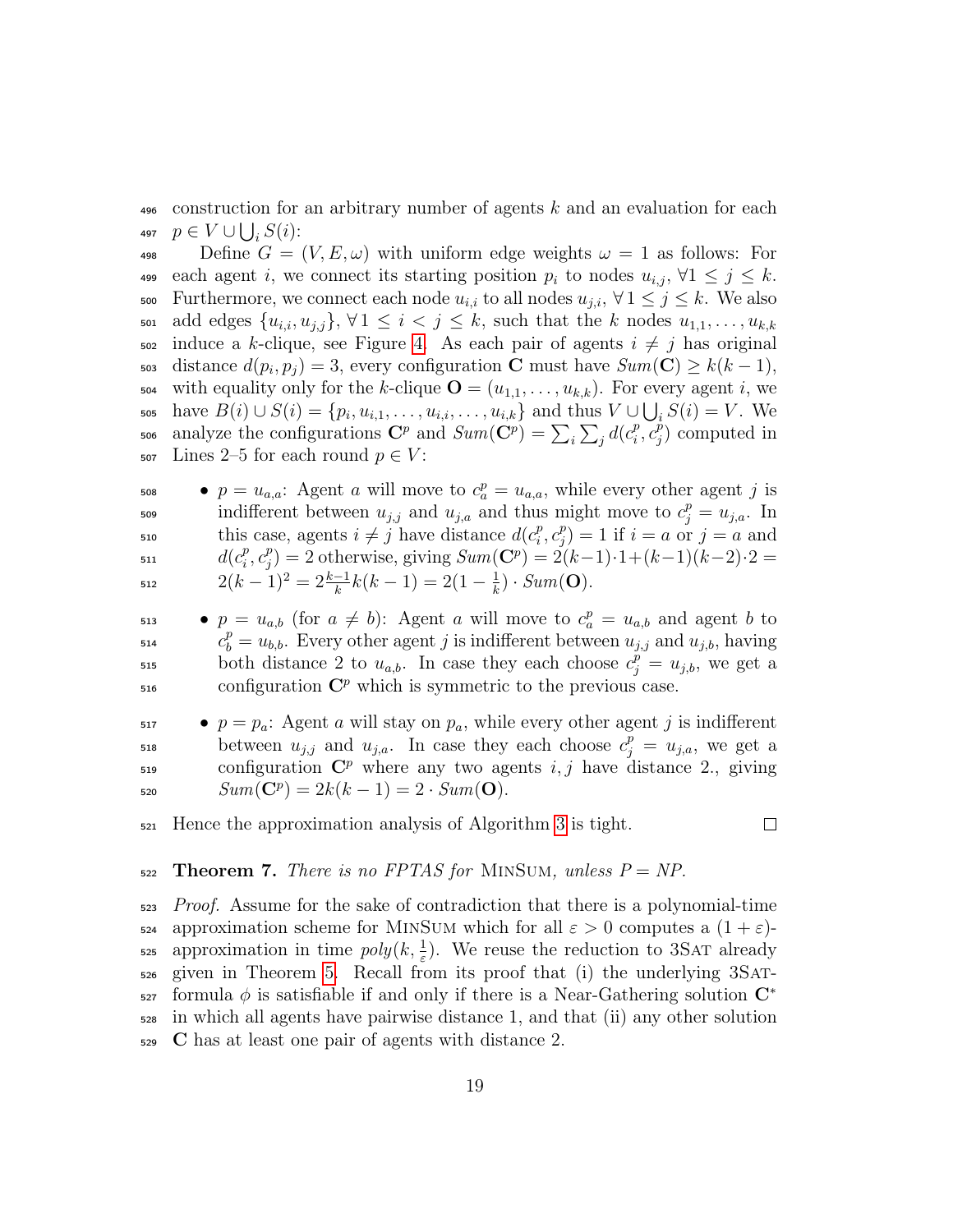<span id="page-19-1"></span>

Figure 4: Lower bound construction for Algorithm [3](#page-17-0) with  $k = 3$  agents: The only optimum MINSUM configuration is  $\mathbf{O} = (u_{1,1}, u_{2,2}, u_{3,3})$  with  $Sum(\mathbf{O}) = k(k-1)$ . In the tie-breaking in Line 4, agents i will generally be indifferent between the options  $u_{i,i}$  and  $u_{i,j}$ , leading to a configuration **C** with  $Sum(\mathbf{C}) = 2(k-1)^2 = 2(1-\frac{1}{k}) \cdot Sum(\mathbf{O}).$ 

Summing up the pairwise distances we get for (i) that  $Sum(\mathbf{C}^*) = k(k -$ 531 1), while for (ii) we have  $Sum(\mathbf{C}) \geq k(k-1) + 1$ . The existence of an 532 FPTAS, using  $\varepsilon \leq \frac{1}{k^2}$ , means that we can approximate  $Sum(\mathbf{C}^*)$  to within FPTAS, using  $\varepsilon \leq \frac{1}{k^2}$ 533  $(1+\frac{1}{k^2}) \cdot k(k-1) = \tilde{k}^2 - k + 1 - \frac{1}{k} < k(k-1) + 1 \leq Sum(\mathbf{C})$ . Hence we could  $534$  distinguish the existence of a solution  $\mathbb{C}^*$  from any other solution and thus 535 decide satisfiability of  $\phi$  in time  $poly(k, \frac{1}{1/k^2}) = poly(k)$ , in contradiction to 536 the assumption  $P \neq NP$ .  $\Box$ 

#### <span id="page-19-0"></span><sup>537</sup> 5. Additive Approximation and Conclusion

 $\frac{1}{538}$  In this paper, we explored the task of *Near-Gathering* a group of energy- constrained agents, whose movements are restricted by their energy budget. We showed how to compute, in polynomial time, an optimum solution for MinBall (minimizing the radius of a smallest ball containing all agents), a 2-approximation for MinDiam (minimizing the maximum distance between any two agents), and a  $2(1-\frac{1}{k})$ <sup>543</sup> any two agents), and a 2(1 –  $\frac{1}{k}$ )-approximation for MINSUM (minimizing the average distance between any two agents). For MinDiam, we provided a matching hardness result, while for MinSum, we ruled out the existence of  $_{546}$  an FPTAS, unless P = NP. Hence for future work, a major open problem is to improve upon the (in)approximability of MinSum.

<sup>548</sup> A second possible research direction for Near-Gathering is an analysis of <sup>549</sup> additive approximation. For this, we briefly review how we can reuse our <sup>550</sup> hardness construction of multiplicative approximation of MinDiam:

<span id="page-19-2"></span><sup>551</sup> Theorem 8. There exists no deterministic polynomial-time additive  $_{552}$  +(2 max<sub>i</sub> b<sub>i</sub> – o(1))-approximation algorithm for MINDIAM with node stops,  $\tau_{\rm s}$  and no deterministic polynomial-time additive  $+(\frac{4}{3}\max_i b_i - o(1))$ -approxi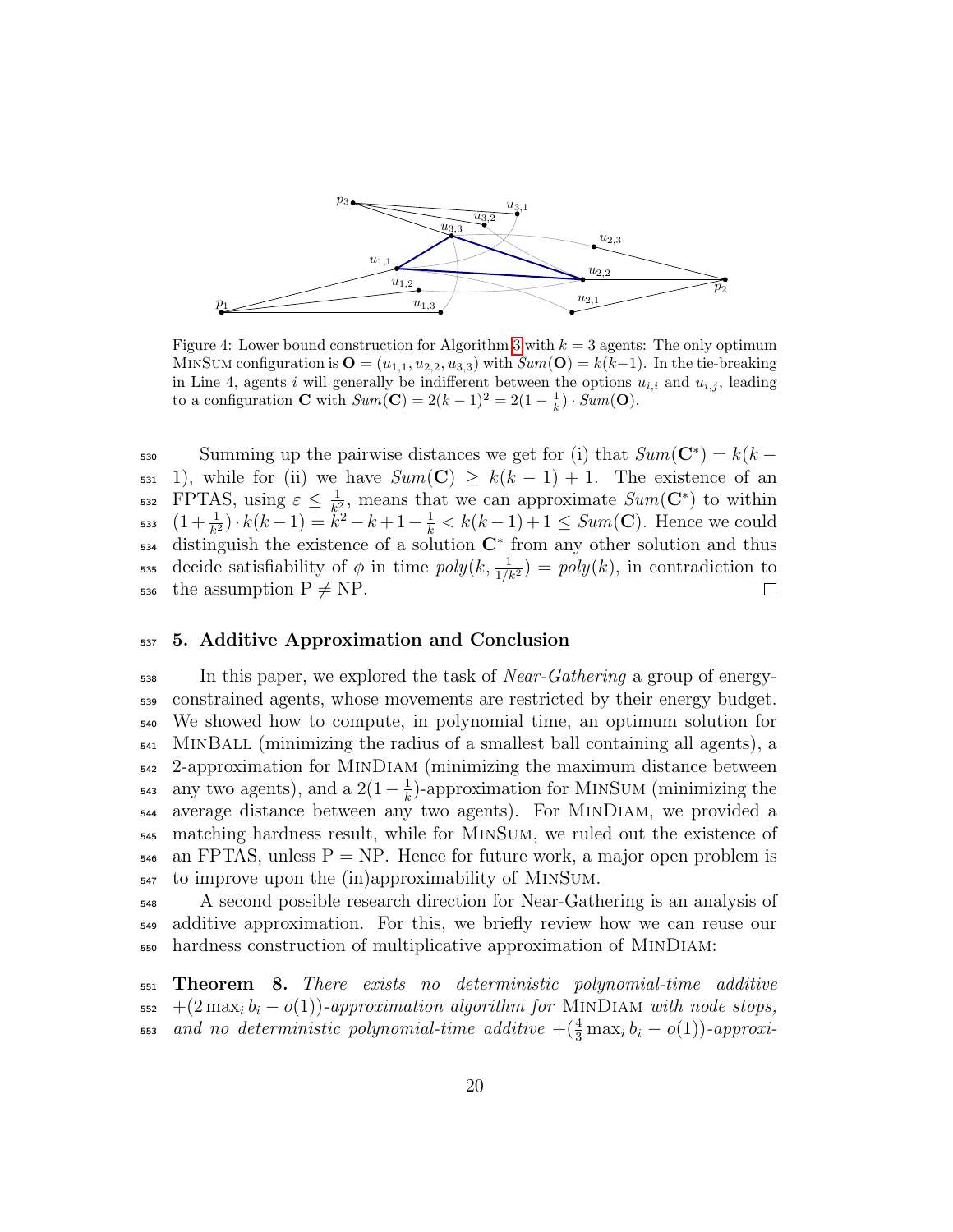$_{554}$  mation algorithm for MINDIAM with arbitrary stops, unless  $P = NP$ . (Proof at end of Section.)

<sup>556</sup> This is surprising for two reasons. On the one hand, not moving the agents  $\frac{1}{557}$  at all is already an additive  $+(2 \max_i b_i)$ -approximation. On the other hand, this is the only result in this paper, in which the *two scenarios* of (I) node <sub>559</sub> stops and (II) arbitrary stops *differ*. The difference in the hardness result boils down to the loss of Lemma [4](#page-12-0) in the adaption of the proof of Theorem [5,](#page-10-0) which we can only fully salvage for the case of node stops. Does this mean  $\frac{1}{562}$  that there is a polynomial-time  $+(2 \max_i b_i - o(1))$ -approximation for the scenario with arbitrary final positions? This remains completely open.

 Finally, we aim to study the reverse problem of Spreading energy-con- strained mobile agents, with the respective goals of (i) maximizing the radius of a smallest ball containing all agents, (ii) maximizing the minimum distance between any two agents, and (iii) maximizing the average distance between any two agents.

 We finish by proving the additive approximation hardness results in Theo- rem [8](#page-19-2) by a similar reduction from 3Sat as the one given for the multiplicative  $571 \left(2 - o(1)\right)$ -approximation hardness of MINDIAM. Instead of a self-contained proof, we describe all necessary adaptions we make in the proof of Theorem [5.](#page-10-0)

 Proof. Given an arbitrary 3SAT formula  $\phi$  with n variables and m clauses, we first make a one-to-one copy  $\phi'$  of all its variables and all its clauses. Clearly,  $\phi$  is satisfiable if and only if  $\Phi := \phi \wedge \phi'$  is satisfiable. We now construct 576 an instance  $\langle G, k,(p_i)_{i=1,\ldots,k},(b)_{i=1,\ldots,k}\rangle$  with  $k = 2n + 2m$  agents of uniform  $\sigma$ <sub>577</sub> budget b and a graph  $G = (V, E, \omega)$  in the same manner as for Theorem [5.](#page-10-0)

 We add weights to the edge of G in the following manner: the weight of 579 each edge in  $E_{x\ell}\cup E_{CL}$  is b and the weight of each edge in  $E_{\ell\ell}\cup E_{\ell L}\cup E_{LL}$  is 2b. Overall, the main reduction idea is now the following:  $\Phi$  shall be satisfiable if and only if there is an optimum solution of diameter 2b. Furthermore, from any configuration with a "good" additive approximation and small diameter, 583 we can infer either a satisfiable assignment of  $\phi$  or of  $\phi'$ .

 $_{584} \Rightarrow$  We first show that if  $\Phi$  is satisfiable, then there exists an optimum 585 configuration C of diameter  $Diam(\mathbf{C}) = 2b$ . This follows immediately from the proof of Theorem [5.](#page-10-0) Since we increased the weight of all relevant edges by a factor or 2b, we get with the same reasoning an optimum configuration 588 C of diameter  $Diam(C) = 2b$  (instead of the previously shown 1).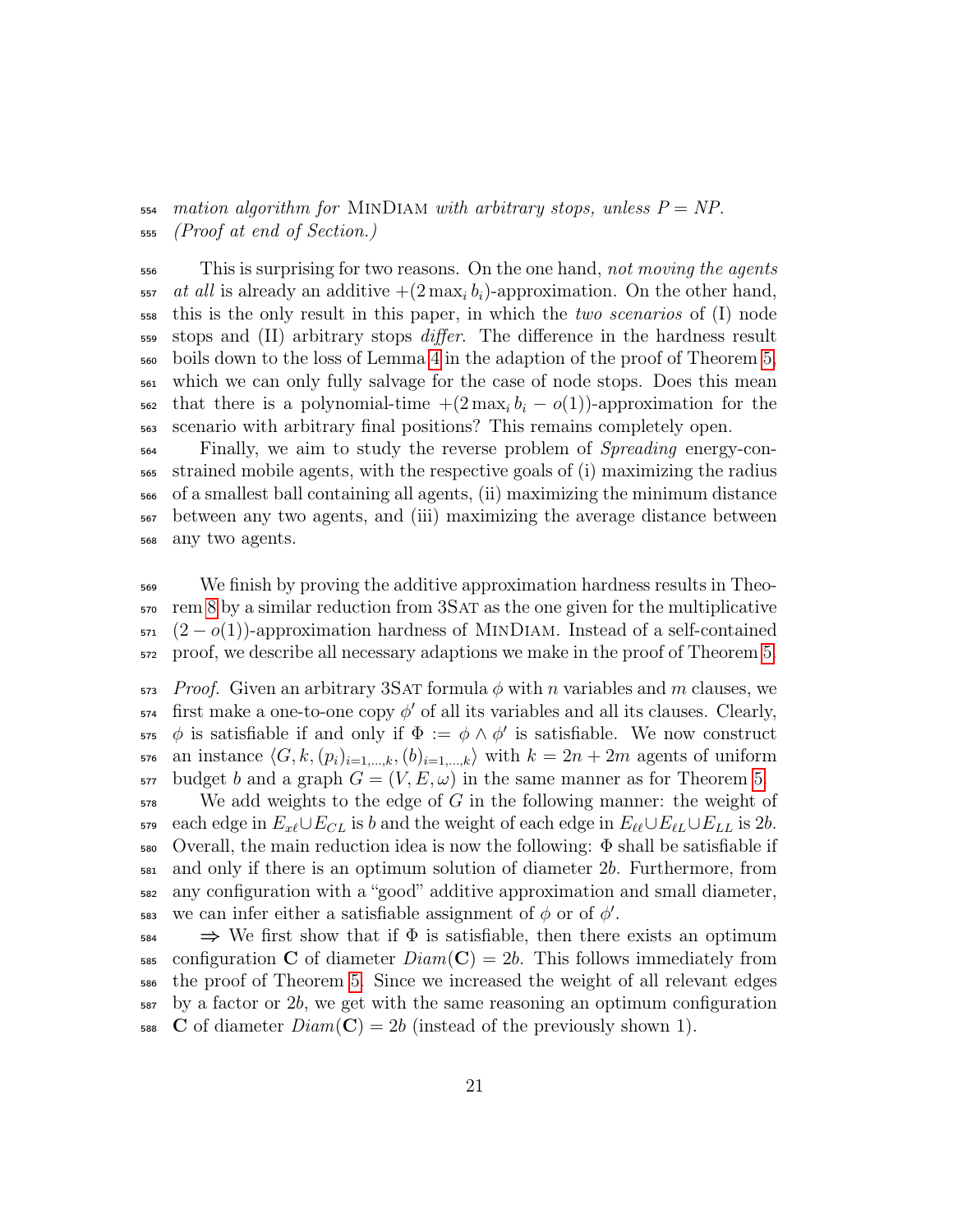$\leq$  We now show that if  $\Phi$  is not satisfiable, then every solution to MIN-590 DIAM with node stops is of size greater than or equal to  $2b + 2b = 4b$ . <sup>591</sup> The difficulty lies in the fact that Lemma [4](#page-12-0) is no longer valid, since the 592 node triples  $v_i, v_i^{\mathrm{T}}, v_i^{\mathrm{F}}$  no longer form an equilateral triangle; instead, we have <sup>593</sup>  $\omega(\{v_i^{\mathrm{T}}, v_i^{\mathrm{F}}\}) = 2b$ , while  $v_i$  is connected to  $v_i^{\mathrm{T}}, v_i^{\mathrm{F}}$  with two edges of weight b.  $594$  Similarly, edges in  $E_{LL}$  have weight 2b while edges in  $E_{CL}$  have weight b.

 $595$  We now observe the following: If in a configuration C there are two agents  $i, j$  which stay on their starting position  $p_i, p_j$ , then they must have a dis-597 tance of  $d(p_i, p_j) \ge b + 2b + b = 4b$ . Otherwise, there is at most one agent <sup>598</sup> staying at its starting position. Thus in at least one of the subgraphs induced  $599$  by φ and φ', respectively, we can assume that all agents move to nodes in 600  $V_{\ell} \cup V_L$ . Repeating the arguments given in the proof of Theorem [5,](#page-10-0) since  $\phi$ <sup>601</sup> and φ' are not satisfiable, there must be two agents in  $V_\ell$  and  $V_L$  which are  $\frac{602}{100}$  not connected by an edge and thus have distance at least  $2b + 2b = 4b$ .

 $\iff$  We now show that if  $\Phi$  is not satisfiable then every solution to MIN-DIAM with arbitrary stops is of size greater than or equal to  $2b + \frac{4}{3}$  $\frac{4}{3}b = \frac{10}{3}$ 604 DIAM with arbitrary stops is of size greater than or equal to  $2b + \frac{4}{3}b = \frac{10}{3}b$ .  $\epsilon_{605}$  As in the case of node stops, we note that if in a configuration C there  $\alpha$  are two agents i, j which move away from their starting positions  $p_i, p_j$  by <sup>607</sup> a distance of at most  $\delta := \frac{b}{3}$ , then they must have a distance of at least  $d(p_i, p_j) - \delta - \delta = b + 2b + \check{b} - 2\delta = \frac{10}{3}$ 608  $d(p_i, p_j) - \delta - \delta = b + 2b + b - 2\delta = \frac{10}{3}b$ . Otherwise, there is at most one 609 agent staying closer than  $\delta$  to its starting position. Thus in at least one of <sup>610</sup> the subgraphs induced by φ and φ', respectively, each agent moves either to 611 a vertex in  $V_{\ell} \cup V_L$  or to a point of an edge of  $E_{x\ell} \cup E_{CL}$  at distance at least  $\delta = \frac{b}{3}$ <sup>612</sup>  $\delta = \frac{b}{3}$  from its starting position. Repeating the arguments given in the proof 613 of Theorem [5,](#page-10-0) since  $\phi$  and  $\phi'$  are not satisfiable, there must be a variable 614 agent  $a(v_i)$  moving towards a node  $u \in V_\ell$  and a clause agent  $a(c_i)$  moving 615 towards a node  $v \in V_L$  which are not connected, i.e.  $\{u, v\} \notin E_{\ell L}$ . Thus 616  $a(v_i)$  and  $a(c_j)$  are connected with a shortest path going via  $v_i$  or  $c_j$  and hence have a distance of at least  $\delta + b + 2b = \frac{10}{3}$ 617 hence have a distance of at least  $\delta + b + 2b = \frac{10}{3}b$ .

618 Since a polynomial-time additive  $+(2b-o(1))$ -approximation algorithm <sup>619</sup> for MinDiam with node stops could distinguish between instances with an <sup>620</sup> optimum solution with diameter 2b and instances with an optimum solution 621 with diameter 4b, it would also be able to decide whether  $\Phi$  is satisfiable of <sup>622</sup> not. Similarly a polynomial-time additive  $+(\frac{4}{3}b - o(1))$ -approximation algo-<sup>623</sup> rithm for MinDiam with arbitrary stops could distinguish between instances  $624$  with an optimum solution with diameter 2b and instances with an optimum  $\epsilon_{25}$  solution with diameter  $\frac{10}{3}b$ . This completes the proof.  $\Box$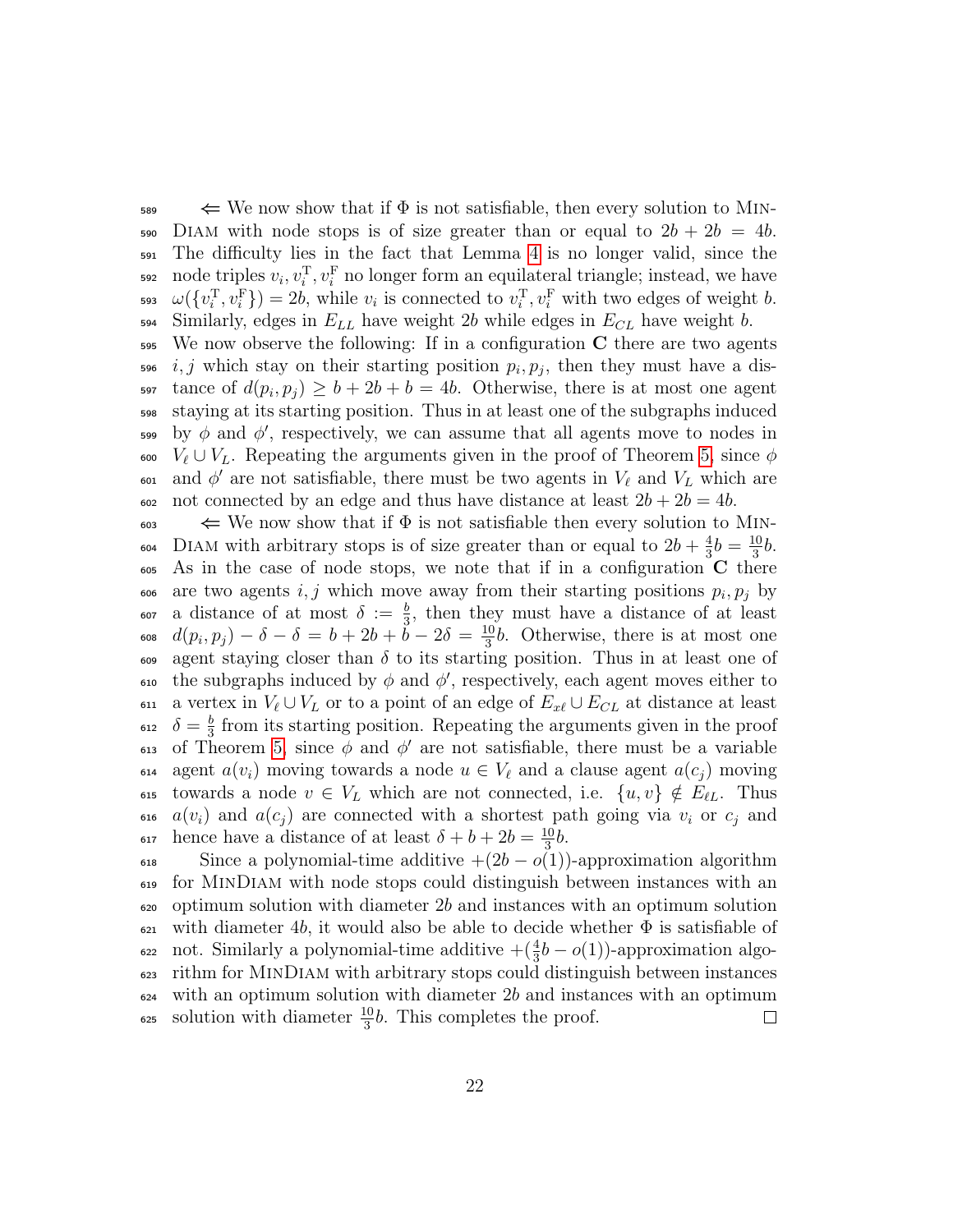- <span id="page-22-0"></span> $\epsilon_{626}$  [1] L. Pagli, G. Prencipe, G. Viglietta, Getting close without touching: Near-gathering for autonomous mobile robots, Distributed Computing 28 (5) (2015) 333-349. [doi:10.1007/s00446-015-0248-5](https://doi.org/10.1007/s00446-015-0248-5).
- <span id="page-22-1"></span> [2] P. Flocchini, G. Prencipe, N. Santoro, Distributed Computing by Mo- bile Entities, Current Research in Moving and Computing, Vol. 11340 of Lecture Notes in Computer Science, Springer, 2019. [doi:10.1007/](https://doi.org/10.1007/978-3-030-11072-7) [978-3-030-11072-7](https://doi.org/10.1007/978-3-030-11072-7).
- <span id="page-22-2"></span> [3] M. Cieliebak, P. Flocchini, G. Prencipe, N. Santoro, Distributed com- puting by mobile robots: Gathering, SIAM Journal on Computing 41 (4) (2012) 829-879. [doi:10.1137/100796534](https://doi.org/10.1137/100796534).
- <span id="page-22-3"></span> [4] P. Flocchini, G. Prencipe, N. Santoro, P. Widmayer, Gathering of asyn- chronous robots with limited visibility, Theoretical Computer Science 337 (1-3) (2005) 147–168. [doi:10.1016/j.tcs.2005.01.001](https://doi.org/10.1016/j.tcs.2005.01.001).
- <span id="page-22-4"></span> [5] J. Lin, A. S. Morse, B. D. O. Anderson, The multi-agent rendezvous problem. parts 1 and 2., SIAM Journal on Control and Optimization  $641 \qquad 46 \ (6) \ (2007) \ 2096 - 2147.$
- <span id="page-22-5"></span> $\frac{642}{6}$  [6] R. Cohen, D. Peleg, Convergence properties of the gravitational algo- rithm in asynchronous robot systems, SIAM Journal on Computing 34  $(2005)$  1516–1528. [doi:10.1137/S0097539704446475](https://doi.org/10.1137/S0097539704446475).
- <span id="page-22-6"></span> [7] J. Czyzowicz, A. Labourel, A. Pelc, How to meet asynchronously (al- most) everywhere, ACM Transactions on Algorithms 8 (4) (2012) 37:1– 37:14. [doi:10.1145/2344422.2344427](https://doi.org/10.1145/2344422.2344427).
- <span id="page-22-7"></span> [8] A. Pelc, Deterministic rendezvous in networks: A comprehensive survey, Networks 59 (3) (2012) 331–347. [doi:10.1002/net.21453](https://doi.org/10.1002/net.21453).
- <span id="page-22-8"></span> [9] S. Alpern, S. Gal, The Theory of Search Games and Rendezvous, Kluwer, 2003. [doi:10.1007/b100809](https://doi.org/10.1007/b100809).
- <span id="page-22-9"></span> [10] S. Cicerone, G. D. Stefano, A. Navarra, Gathering of robots on meeting- points: feasibility and optimal resolution algorithms, Distributed Com- $_{654}$  puting 31 (1) (2018) 1–50. [doi:10.1007/s00446-017-0293-3](https://doi.org/10.1007/s00446-017-0293-3).
- <span id="page-22-10"></span> [11] M. Betke, R. L. Rivest, M. Singh, Piecemeal learning of an unknown environment, Machine Learning 18 (2) (1995) 231–254. [doi:10.1007/](https://doi.org/10.1007/BF00993411) [BF00993411](https://doi.org/10.1007/BF00993411).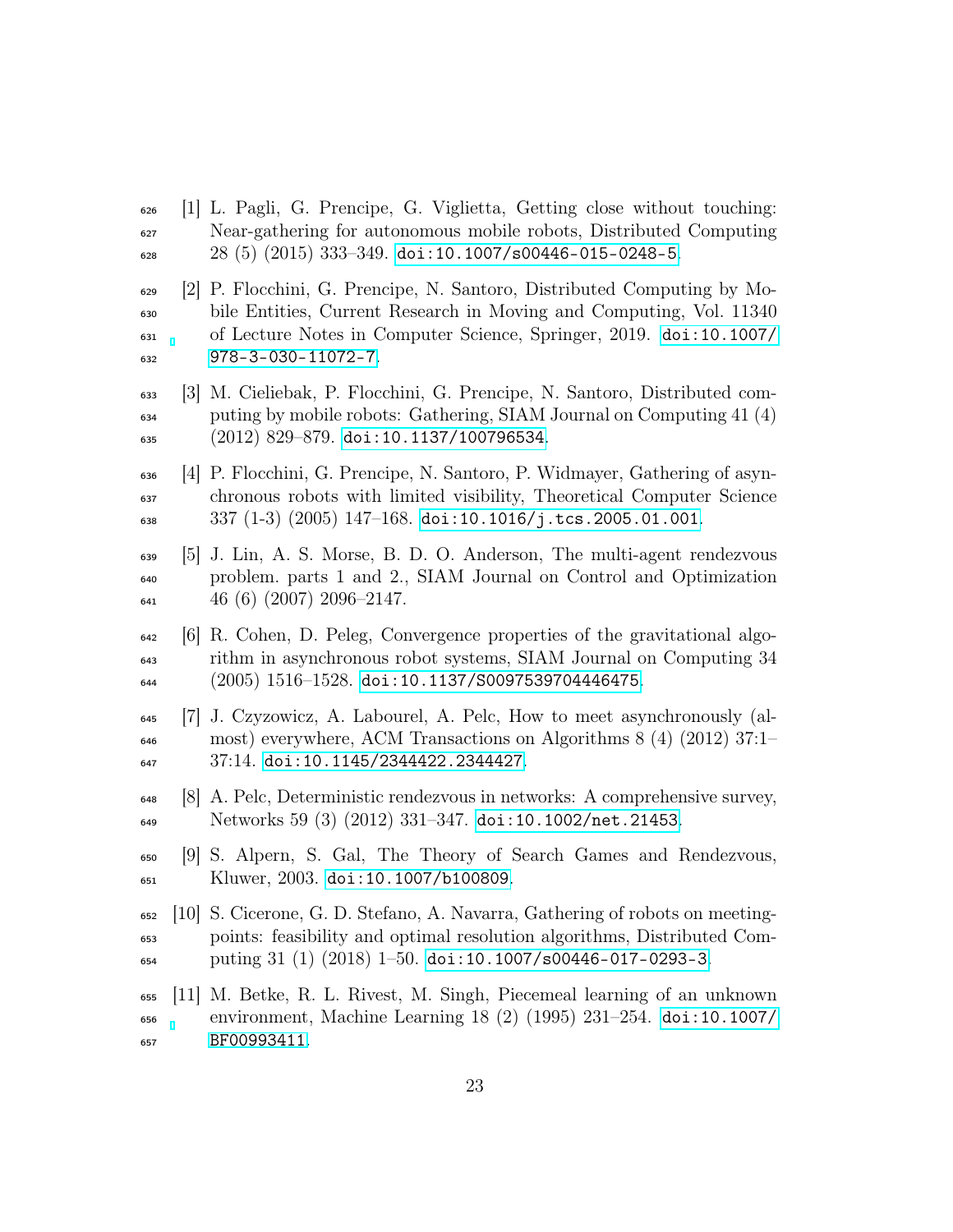- <span id="page-23-0"></span> [12] B. Awerbuch, M. Betke, R. L. Rivest, M. Singh, Piecemeal graph explo- ration by a mobile robot, Information and Computation 152 (2) (1999)  $_{660}$  155–172. [doi:10.1006/inco.1999.2795](https://doi.org/10.1006/inco.1999.2795).
- <span id="page-23-1"></span> [13] C. A. Duncan, S. G. Kobourov, V. S. A. Kumar, Optimal Constrained Graph Exploration, ACM Transactions on Algorithms 2 (3) (2006) 380– 402. [doi:10.1145/1159892.1159897](https://doi.org/10.1145/1159892.1159897).
- <span id="page-23-2"></span> [14] P. Fraigniaud, L. Gasieniec, D. R. Kowalski, A. Pelc, Collective tree exploration, Networks 48 (3) (2006) 166–177. [doi:10.1002/net.20127](https://doi.org/10.1002/net.20127).
- <span id="page-23-3"></span> [15] M. Dynia, M. Korzeniowski, C. Schindelhauer, Power-Aware Collective Tree Exploration, in: 19th International Conference on Architecture of Computing Systems ARCS'06, 2006, pp. 341–351. [doi:10.1007/](https://doi.org/10.1007/11682127_24) [11682127\\_24](https://doi.org/10.1007/11682127_24).
- <span id="page-23-4"></span> [16] M. Dynia, J. Łopuszański, C. Schindelhauer, Why robots need maps, in: 14th International Colloquium on Structural Information and Com- munication Complexity, SIROCCO'07, 2007, pp. 41–50. [doi:10.1007/](https://doi.org/10.1007/978-3-540-72951-8_5) [978-3-540-72951-8\\_5](https://doi.org/10.1007/978-3-540-72951-8_5).
- <span id="page-23-5"></span> [17] S. Das, D. Dereniowski, C. Karousatou, Collaborative Exploration by Energy-Constrained Mobile Robots, in: 22th International Col- loquium on Structural Information and Communication Complexity SIROCCO'15, 2015, pp. 357–369. [doi:10.1007/978-3-319-25258-2\\_](https://doi.org/10.1007/978-3-319-25258-2_25) [25](https://doi.org/10.1007/978-3-319-25258-2_25).
- <span id="page-23-6"></span> [18] D. Dereniowski, Y. Disser, A. Kosowski, D. Pająk, P. Uznański, Fast col- laborative graph exploration, Information and Computation 243 (2015) 37–49. [doi:https://doi.org/10.1016/j.ic.2014.12.005](https://doi.org/https://doi.org/10.1016/j.ic.2014.12.005).
- <span id="page-23-7"></span> [19] E. D. Demaine, M. Hajiaghayi, H. Mahini, A. S. Sayedi-Roshkhar, S. Oveisgharan, M. Zadimoghaddam, Minimizing movement, ACM Transactions on Algorithms 5 (3) (2009) 30:1–30:30. [doi:10.1145/](https://doi.org/10.1145/1541885.1541891) [1541885.1541891](https://doi.org/10.1145/1541885.1541891).
- <span id="page-23-8"></span> [20] E. D. Demaine, M. Hajiaghayi, D. Marx, Minimizing movement: Fixed- parameter tractability, ACM Transactions on Algorithms 11 (2) (2014) 14:1–14:29. [doi:10.1145/2650247](https://doi.org/10.1145/2650247).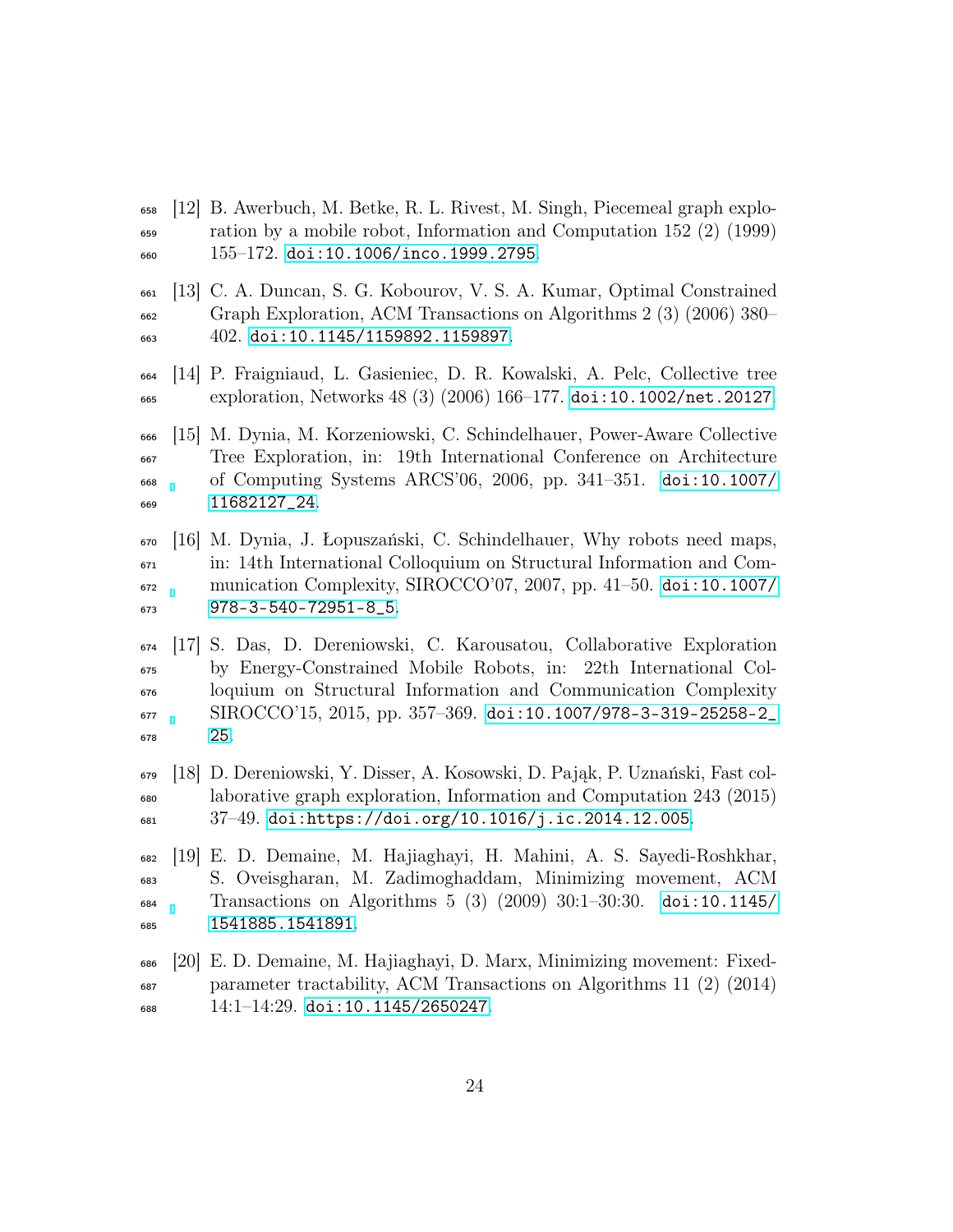- <span id="page-24-0"></span> [21] D. Bilò, Y. Disser, L. Gualà, M. Mihalák, G. Proietti, P. Widmayer, Polygon-Constrained Motion Planning Problems, in: 9th International Symposium on Algorithms and Experiments for Sensor Systems, Wire- less Networks and Distributed Robotics ALGOSENSORS'13, 2013, pp.  $67-82$ . [doi:10.1007/978-3-642-45346-5\\_6](https://doi.org/10.1007/978-3-642-45346-5_6).
- <span id="page-24-1"></span> [22] J. Anaya, J. Chalopin, J. Czyzowicz, A. Labourel, A. Pelc, Y. Vaxès, Convergecast and Broadcast by Power-Aware Mobile Agents, Algorith- $\frac{696}{2016}$  mica  $74$  (1) (2016) 117-155. [doi:10.1007/s00453-014-9939-8](https://doi.org/10.1007/s00453-014-9939-8).
- <span id="page-24-2"></span> [23] J. Chalopin, S. Das, M. Mihalák, P. Penna, P. Widmayer, Data Delivery by Energy-Constrained Mobile Agents, in: 9th International Symposium on Algorithms and Experiments for Sensor Systems, Wireless Networks and Distributed Robotics ALGOSENSORS'13, 2013, pp. 111–122. [doi:](https://doi.org/10.1007/978-3-642-45346-5_9) [10.1007/978-3-642-45346-5\\_9](https://doi.org/10.1007/978-3-642-45346-5_9).
- <span id="page-24-3"></span> [24] J. Chalopin, R. Jacob, M. Mihalák, P. Widmayer, Data Delivery by Energy-Constrained Mobile Agents on a Line, in: 41st International Col- loquium on Automata, Languages, and Programming ICALP'14, 2014, pp. 423–434. [doi:10.1007/978-3-662-43951-7\\_36](https://doi.org/10.1007/978-3-662-43951-7_36).
- <span id="page-24-4"></span> [25] A. Bärtschi, J. Chalopin, S. Das, Y. Disser, B. Geissmann, D. Graf, A. Labourel, M. Mihalák, Collaborative Delivery with Energy- Constrained Mobile Robots, in: 23rd International Colloquium on Struc- tural Information and Communication Complexity SIROCCO'16, 2016, pp. 258–274. [doi:10.1007/978-3-319-48314-6\\_17](https://doi.org/10.1007/978-3-319-48314-6_17).
- <span id="page-24-5"></span> [26] A. Bärtschi, J. Chalopin, S. Das, Y. Disser, B. Geissmann, D. Graf, A. Labourel, M. Mihalák, Collaborative delivery with energy- constrained mobile robots, Theoretical Computer ScienceTo appear. See also SIROCCO'16 (2017). [doi:10.1016/j.tcs.2017.04.018](https://doi.org/10.1016/j.tcs.2017.04.018).
- <span id="page-24-6"></span> [27] J. Czyzowicz, K. Diks, J. Moussi, W. Rytter, Communication Prob- lems for Mobile Agents Exchanging Energy, in: 23rd International Colloquium on Structural Information and Communication Complex-ity SIROCCO'16, 2016. [doi:10.1007/978-3-319-48314-6\\_18](https://doi.org/10.1007/978-3-319-48314-6_18).
- <span id="page-24-7"></span> [28] E. Bampas, S. Das, D. Dereniowski, C. Karousatou, Collaborative deliv- ery by energy-sharing low-power mobile robots, in: International Sym-posium on Algorithms and Experiments for Sensor Systems, Wireless